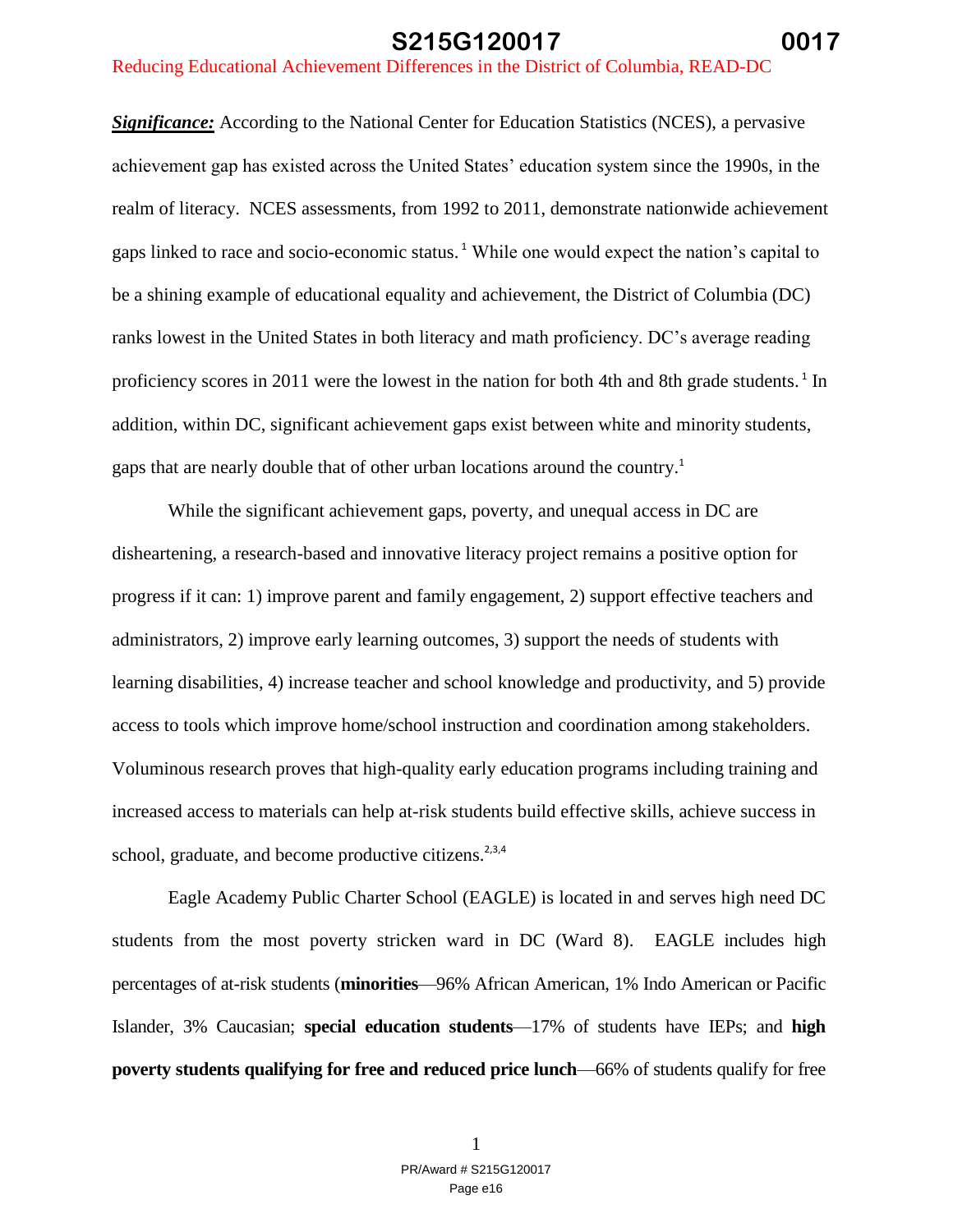and reduced price lunch). Ward 8, has long been the poorest and must under-served ward in DC. Analysis of the most recent available Census and US Bureau of Labor statistics data indicates that Ward 8, compared to the other 7 wards in DC, has the highest level of child poverty in the capital (47%), the largest percent of families receiving food stamps (38%), and the highest unemployment rate (29%).

Reducing Educational Achievement Differences in the District of Columbia (READ-DC) is a collaborative partnership that is eager to address the literacy achievement gaps currently plaguing DC and the nation. READ-DC will address literacy achievement gaps with a researchbased Innovative Approaches to Literacy project that will improve school engagement, family and community engagement, school environment, teacher knowledge, and access to materials. The READ-DC team is a diverse partnership including: key local organizations (D.C. Public Libraries), a not-for-profit evaluation agency with experience evaluating federal grants (Youth Policy Institute), a District of Columbia LEA serving at-risk students from birth to third grade (Eagle Academy Public Charter School), an experienced training company that has implemented previous federal literacy projects such as Early Reading First (Educational Solutions, LLC), and a wide range of community partners providing volunteers (General Dynamics, Washington Navy Yard, DC Public Schools--Ballou High School, and the U.S. Department of Transportation).

The lead applicant for the READ-DC project, EAGLE, is committed to supporting literacy development and has initiated several positive initiatives to that end including: a volunteer tutorial program where adults or high school students tutor at-risk students, a school library which allows parents to take out books, and a parent training program where parents can learn about developing home literacy routines. Funding for READ-DC through Innovative Approaches to Literacy will help EAGLE improve and expand beyond these programs to better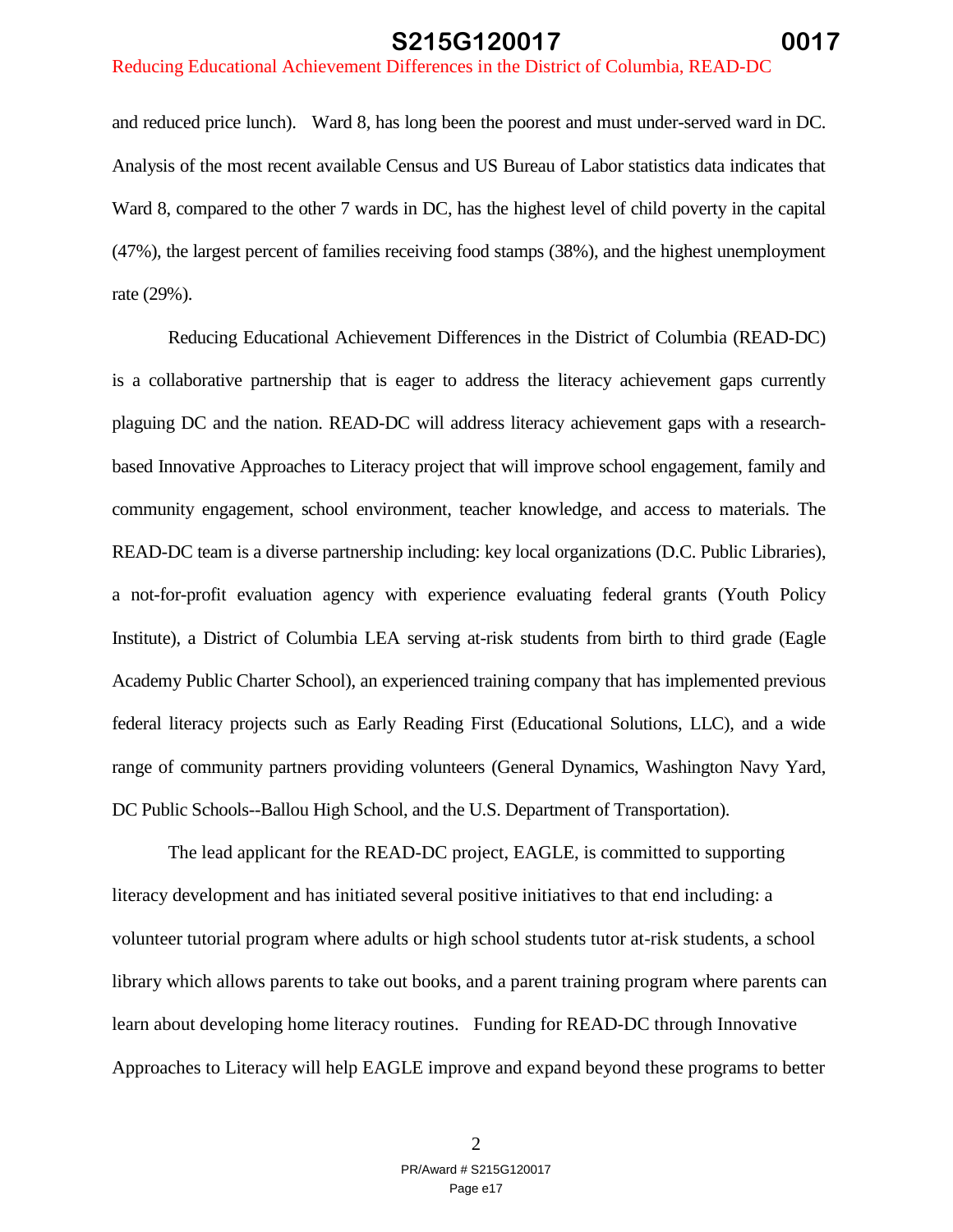#### Reducing Educational Achievement Differences in the District of Columbia, READ-DC

serve EAGLE families and the Ward 8 community as a whole, helping support the purchase of additional materials and the implementation of key project activities which are outlined below. The collaboration with D.C. Public Libraries will be a key aspect of expanding programs to the Ward 8 community as a whole.

Experts agree that reading aloud to young children can promote a variety of literacy skills related to oral language and vocabulary development. <sup>5,6,7,8,9</sup> Additional studies suggest that merely reading books aloud is not sufficient for accelerating children's development in these areas; instead, it is the *way* books are shared that matters. <sup>10</sup> The most effective read-alouds are those where children are actively involved in asking and answering questions and making predictions, rather than passively listening.<sup>10</sup> Recent studies have shown that parent involvement positively impacts student achievement $11$  and that teacher literacy knowledge impacts student literacy outcomes.  $12$  As a part of a recent teacher quality study, it was determined that student literacy outcomes were directly affected by teacher knowledge in the realms of literacy (from decoding practices to explicit literacy instruction).<sup>12</sup> Due to the above body of research, the READ-DC project includes a high quality plan to distribute books and other literacy support materials, as well as an extensive plan to train parents, teachers, administrators, and volunteers to incorporate childhood literacy activities, meeting Absolute Priority #1. The below numbered summary briefly outlines components of the READ-DC project, including the ways in which the project adheres to *Absolute Priority #1* as well as *Competitive Preference Priorities #2 &3*: 1) Thematic lending libraries which target key vocabulary and concepts from the literacy curricula at each school will be available at EAGLE, 2) Literacy related technology materials will be available on-site at the school computer labs/libraries and at home through a check out program, 3) Scientifically motivated, on-going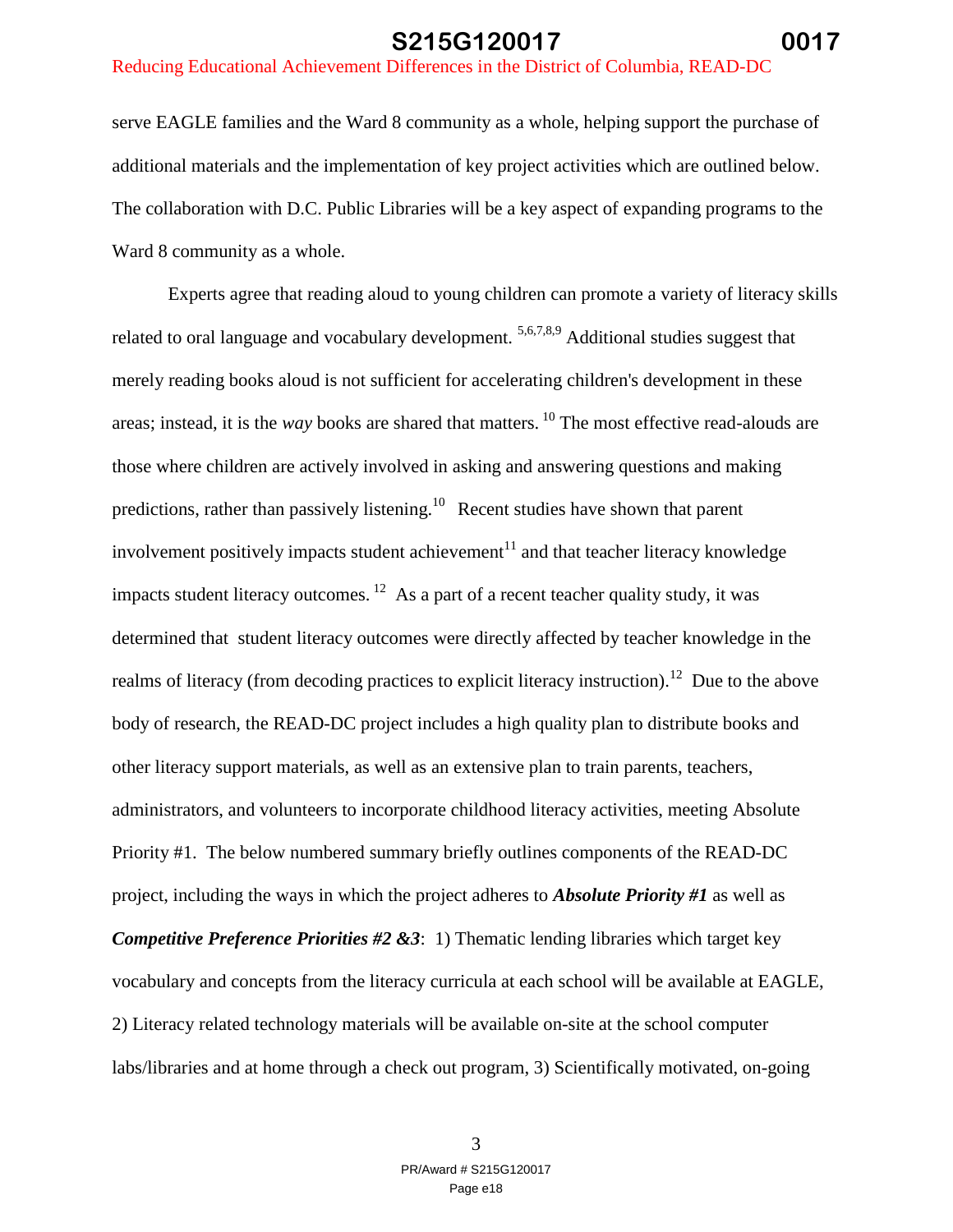literacy training for teachers and parents will be provided {covering emergent literacy skills such as oral language, phonological awareness, print awareness, and alphabet knowledge as well as early literacy skills such as phonics, phonemic awareness, reading fluency, reading comprehension, and vocabulary}, 4) Community programs will be made available to parents, families, and students {such as the Sing, Talk, and Read program offered through DC Public Libraries as well as an adult literacy program developed by the READ-DC team in collaboration with DC Public Libraries  $\}$ , 5) Literacy curriculum supplements that are appropriate for learning disabled students and/or English language learners will be provided, 6) Scientifically motivated, on-going literacy training for program volunteers to support implementation of tutoring for atrisk students will occur, 7) Skilled mentoring and oversight of teachers, administrators, parents, and volunteers will be provided to ensure high quality home and school literacy routines.

*Quality of the Project Design:* READ-DC will employ a research design which derives from Response to Intervention (RTI). RTI utilizes a multi-tiered, systematic approach which includes: assessing and enhancing the quality of instruction, individualizing instruction, scaffolding learning experiences for multiple skill levels (targeting struggling learners).<sup>13</sup> RTI models target the early identification of children who are at risk for learning disabilities and require "effective instruction and progress monitoring" designed to "provide a starting place for educational accountability".<sup>14</sup> Research findings suggest that "RTI is a promising approach, particularly because of its focus on sound instructional principles such as effectively teaching all children, intervening early, using research-based interventions, monitoring student progress, and using assessments to inform instructional decision-making."<sup>15</sup>RTI models are multi-tiered and based on ideas outlined in IDEA (2004) and No Child Left Behind (NCLB) which require "effective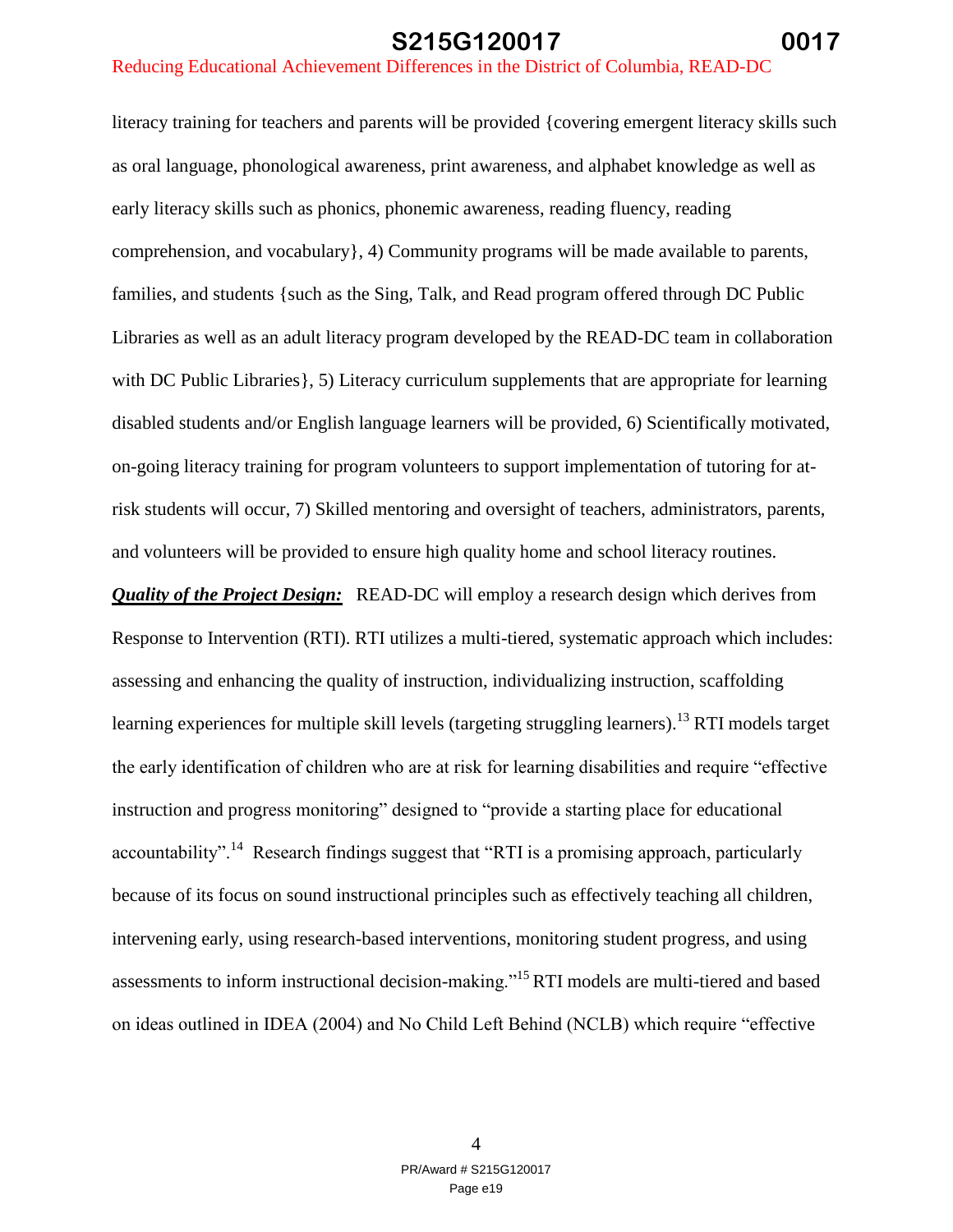instruction and progress monitoring" designed to "provide a starting place for educational accountability".<sup>16</sup>

The underlying foundation for RTI is the premise that teachers, parents, administrators, and volunteers can learn to **recognize** (through screening, assessment, and monitoring) and **respond** (based on research) to children's needs.<sup>17</sup> This foundation is critical in that it challenges stakeholders to carefully evaluate each student, and consequently plan effective instruction. In the READ-DC model, Tier I consists of the high quality instructional program and learning environment delivered by teachers to all children as a part of their everyday classroom experience at EAGLE (accomplished through high quality school literacy curricula and teacher training/on-going support from mentors). Supplementary support in Tier 1 will be available through the lending library and on-site technology materials that will be available to ALL students and families at EAGLE. Tier II includes differentiated instruction to support at-risk students identified by all baseline and progress monitoring data administered to students in Tier I. Tier II students have access to differentiated support in a number of different contexts including: A) from teachers in the classroom as they utilize literacy supplements geared for differentiated instruction for learning disabled, limited English proficient, or gifted students; B) from parents who receive training and materials that will enable the establishment of home literacy routines, C) from highly trained program volunteers that perform small group or one-onone literacy tutoring with at-risk students before or after school. Tier III includes students that do not make progress in Tier II; these students will be evaluated for eligibility for special education.

The READ-DC project has identified the following overarching goal: **to build an innovative and sustainable literacy program based on scientifically based reading research**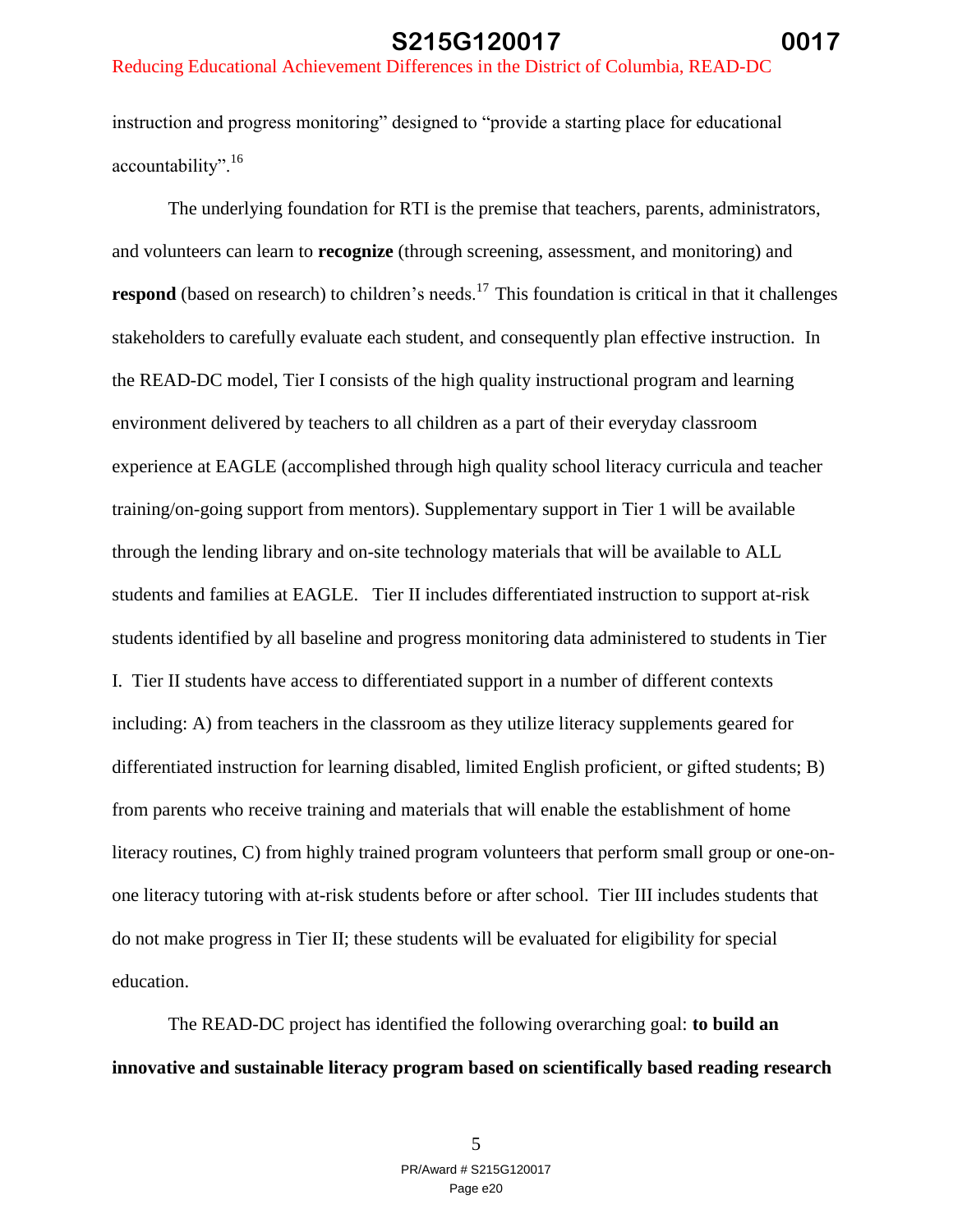#### Reducing Educational Achievement Differences in the District of Columbia, READ-DC

**(SBRR) which enables a Ward 8 school and the community as a whole to close literacy** 

**achievement gaps by identifying at-risk students as early as possible, training teachers and** 

**parents in key literacy realms, providing supportive materials, using technology,** 

**implementing volunteer programs to support needy students, and differentiating** 

**instruction for diverse learners.** READ-DC has outlined six supporting goals which will

result in accomplishing the overarching goal. The supporting goals are outlined in Table #1

along with related objectives and outcomes measures:

| Table #1: Linking Supporting Project Goals, Objectives, and Outcome Measures                         |                                           |                                               |  |
|------------------------------------------------------------------------------------------------------|-------------------------------------------|-----------------------------------------------|--|
| <b>Supporting Goal #1</b>                                                                            |                                           |                                               |  |
| A wide range of literacy materials (books and technology) are made available for home usage          |                                           |                                               |  |
| through book distribution in collaboration with DC Public Library as well as a school lending        |                                           |                                               |  |
| library program (items will also be available for on-site usage at school library and computer lab). |                                           |                                               |  |
| <b>Objectives</b>                                                                                    |                                           | <b>Outcome Measures</b>                       |  |
| Identify themes and key vocabulary from school                                                       |                                           | -Completed review of school literacy          |  |
| literacy curricula at EAGLE and PREP for the                                                         |                                           | curricula including table outlining the theme |  |
| purpose of selecting thematic lending libraries                                                      |                                           | list and corresponding Book Express thematic  |  |
| for each site                                                                                        |                                           | lending library kits                          |  |
| Purchase Book Express thematic lending library                                                       | -Purchase orders                          |                                               |  |
| kits and additional books for each school site to                                                    |                                           | -Budget spreadsheets                          |  |
| expand the number of resources available for                                                         |                                           | -Check out logs for lending libraries         |  |
| home and on-site usage                                                                               |                                           |                                               |  |
| Purchase technology materials for on-site                                                            | -Purchase orders for                      |                                               |  |
| libraries/computer labs at EAGLLE and PREP                                                           |                                           |                                               |  |
|                                                                                                      | -Budget spreadsheets                      |                                               |  |
|                                                                                                      |                                           | -Check out logs for technology in             |  |
|                                                                                                      | school/home use                           |                                               |  |
| Get books for distribution at local DC Public                                                        | -Training or event sign in sheet          |                                               |  |
| Libraries through free programs such as First                                                        | -Book give-away logs                      |                                               |  |
| Book and Reading is Fundamental. Books will                                                          | -Packaging slip lists from First Book and |                                               |  |
| be distributed at READ-DC trainings and/or                                                           | Reading is Fundamental                    |                                               |  |
| literacy programs at DC Public Library                                                               |                                           |                                               |  |
| <b>Supporting Goal #2</b>                                                                            |                                           |                                               |  |
| All parents extend literacy learning, supporting mastery of key skills to promote successful         |                                           |                                               |  |
| transition between grades.                                                                           |                                           |                                               |  |
| <b>Objectives</b>                                                                                    |                                           | <b>Outcome Measures</b>                       |  |
| -Parent kiosks including literacy resources and information                                          |                                           | -Purchase orders for parent kiosk             |  |
| are developed                                                                                        |                                           | materials                                     |  |
|                                                                                                      |                                           | -Parent kiosks present at each site           |  |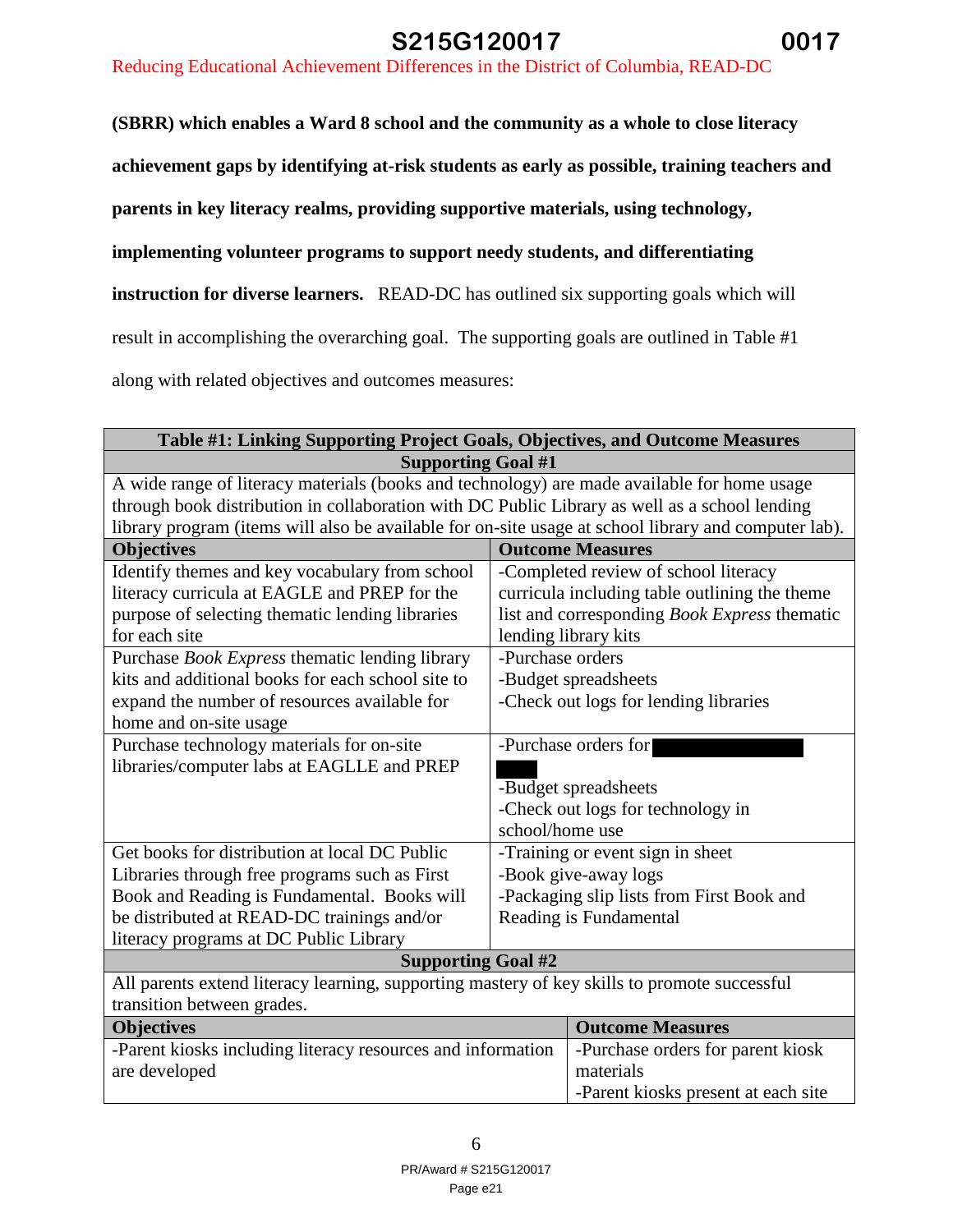# Reducing Educational Achievement Differences in the District of Columbia, READ-DC

| -Parents attend regular workshops on home activities that                                              |          | -Training sign-in sheets          |  |
|--------------------------------------------------------------------------------------------------------|----------|-----------------------------------|--|
| support language and literacy development                                                              |          | -Training evaluations             |  |
| -Parents attend regular events publicizing resources of                                                |          | -Event advertisements             |  |
| lending library and on-site library/technology lab                                                     |          | -Training evaluations             |  |
| -Parents of at-risk students identified by RTI model receive                                           |          | -Database outlining RTI tiers of  |  |
| information on student strengths and weaknesses and                                                    | students |                                   |  |
| information on support resources available for take-home                                               |          | -Logs for resource usage          |  |
| use.                                                                                                   |          | -Attendance logs                  |  |
| -Parents of at-risk students receive on-going professional                                             |          | -Completed home visit logs        |  |
| development from literacy mentors and teachers in the                                                  |          |                                   |  |
| form of home visits                                                                                    |          |                                   |  |
| -Parents of at-risk students encouraged to sign their                                                  |          | -Student tutoring attendance logs |  |
| children up for literacy tutoring to be delivered by program                                           |          | -Tutor sign in sheets             |  |
| volunteers during either the before or after school program                                            |          | -Tutor session notes              |  |
| <b>Supporting Goal #3</b>                                                                              |          |                                   |  |
| All project teachers, assistants, and librarians improve instructional skill through high quality, on- |          |                                   |  |
| going professional development (PD) focused on language and literacy instruction.                      |          |                                   |  |
|                                                                                                        |          |                                   |  |
| <b>Objectives</b>                                                                                      |          | <b>Outcome Measures</b>           |  |
| -Staff attend yearly workshops on language and literacy instruction                                    |          | -Training sign-in sheets          |  |
|                                                                                                        |          | -Training evaluations             |  |
| -Staff attend yearly workshops on response to intervention models                                      |          | -Training sign-in sheets          |  |
| and differentiating instruction for at-risk as well as advanced                                        |          | -Training evaluations             |  |
| students                                                                                               |          |                                   |  |
| -Staff receive on-going PD from literacy mentor on emergent, early,                                    |          | -Mentor feedback reports          |  |
| and advanced literacy instruction                                                                      |          | -Mentor coaching logs             |  |
| -Teachers, assistants, and librarians coordinate language and                                          |          | -Teacher/Librarian                |  |
| literacy learning throughout content areas and during library visits.                                  |          | coordination logs                 |  |
|                                                                                                        |          | -Classroom library visit          |  |
|                                                                                                        |          | logs                              |  |
| <b>Supporting Goal #4</b>                                                                              |          |                                   |  |
| All school administrators improve their understanding of literacy curricula implementation and         |          |                                   |  |
| increase their ability to evaluate, support, and develop high quality teachers.                        |          |                                   |  |
| <b>Objectives</b>                                                                                      |          | <b>Outcome Measures</b>           |  |
| -Administrators attend yearly workshops on language and literacy                                       |          | -Training sign-in sheets          |  |
| instruction                                                                                            |          | -Training evaluations             |  |
| -Administrators attend yearly workshops on implementation of                                           |          | -Training sign-in sheets          |  |
|                                                                                                        |          | -Training evaluations             |  |
| response to intervention models                                                                        |          |                                   |  |
| -Administrators receive ongoing PD from literacy mentors on                                            |          | -Mentor feedback reports          |  |
| evaluating classroom literacy environment and instruction                                              |          | -Mentor coaching logs             |  |
| -Administrators use learning tools to evaluate teachers and support                                    |          | -Administrator checklists         |  |
| teacher professional development                                                                       |          | -Teacher professional             |  |
|                                                                                                        |          | goal portfolios                   |  |
| <b>Supporting Goal #5</b>                                                                              |          |                                   |  |
| Students successfully transition from grade to grade with appropriate language and literacy skills     |          |                                   |  |
| necessary to achieve success in core curricula areas.                                                  |          |                                   |  |
| <b>Objectives</b><br><b>Outcome Measures</b>                                                           |          |                                   |  |

7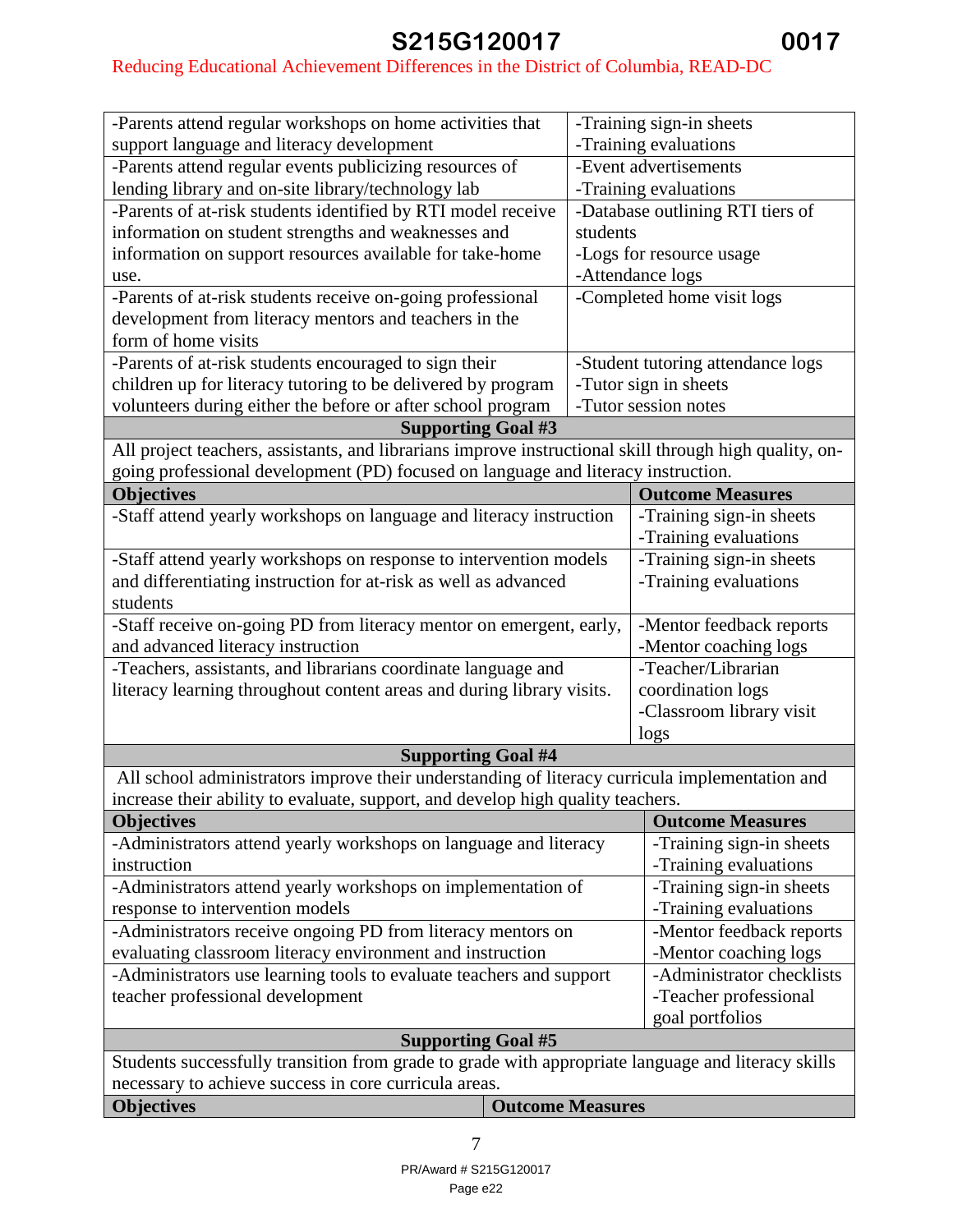#### Reducing Educational Achievement Differences in the District of Columbia, READ-DC

| - Take pre- (September) and post- (May) test                                                   |                                             | -EAGLE current testing, required project      |  |
|------------------------------------------------------------------------------------------------|---------------------------------------------|-----------------------------------------------|--|
| student data to identify student strengths and                                                 | assessments, curriculum based measures, and |                                               |  |
| weaknesses, determine at-risk students, and                                                    | standardized testing                        |                                               |  |
| assess progress over the course of the year                                                    |                                             |                                               |  |
| -Use pre-test data to assess students in the                                                   |                                             | -Database summary of bottom quartile students |  |
| bottom quartile, identifying at-risk candidates to                                             |                                             | -RTI tier lists submitted to teachers and     |  |
| track and receive additional support if needed                                                 | administrators                              |                                               |  |
|                                                                                                |                                             | -Individual testing summaries submitted to    |  |
|                                                                                                | parents of at-risk students                 |                                               |  |
| -Formulate individual literacy plans for at-risk                                               | -Individual literacy plan records           |                                               |  |
| students that progress to Tier 2 in the RTI                                                    |                                             | -Teacher lesson plans for differentiated      |  |
| model                                                                                          | instruction                                 |                                               |  |
| -Train program volunteers in literacy programs                                                 | -Training sign in sheets                    |                                               |  |
| and techniques to be used with at-risk project                                                 | -Training evaluations                       |                                               |  |
| -At-risk students that sign up for before or after                                             | -Student tutoring attendance logs           |                                               |  |
| school tutoring are linked up with a volunteer                                                 | -Tutor sign in sheets                       |                                               |  |
| literacy tutor                                                                                 | -Tutor session notes                        |                                               |  |
| <b>Supporting Goal #6</b>                                                                      |                                             |                                               |  |
| All families and school staff become informed and gain access to community events and services |                                             |                                               |  |
| which support healthy child development and effective parenting.                               |                                             |                                               |  |
| <b>Objectives</b>                                                                              |                                             | <b>Outcome Measures</b>                       |  |
| -Market literacy programs available through D.C. Public Libraries                              |                                             | -DC Public Library event                      |  |
| (such as Sing, Talk and Read and adult literacy programs) to                                   |                                             | sign in logs                                  |  |
| families and students                                                                          |                                             |                                               |  |
| -Key community partners provide information to schools about                                   |                                             | -Copies of school bulletins or                |  |
| community events or services that benefit families                                             |                                             | newsletters                                   |  |
| -Free books are distributed to parents from Ward 8 at D.C. Public                              |                                             | -Book give-away logs                          |  |
| Library events                                                                                 |                                             |                                               |  |

The READ-DC project will be coordinated with similar or related community, state and federal programs and resources in a number of ways. First, the READ-DC project will coordinate both the project design and training services with previous federal grant projects focused on literacy, such as Early Reading First and Reading First. READ-DC will accomplish this alignment through a transition training for teachers, whereby they are exposed to the appropriate emergent literacy skills identified by Early Reading First (phonological awareness, alphabet knowledge, print awareness, and oral language) and early literacy skills identified by Reading First (phonics, phonemic awareness, reading fluency, reading comprehension, and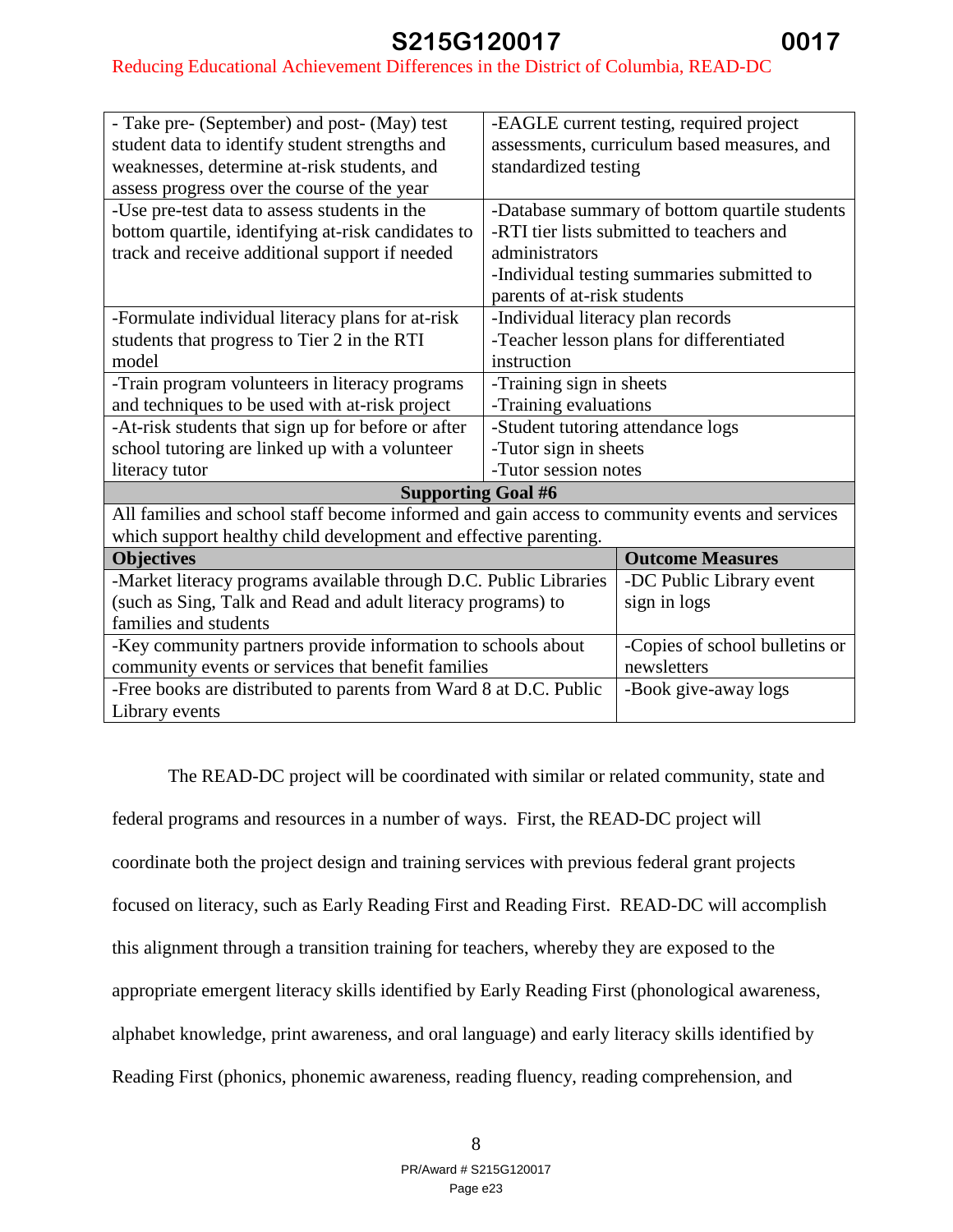#### Reducing Educational Achievement Differences in the District of Columbia, READ-DC

vocabulary). Additionally, the READ-DC program will support this alignment by providing the teachers, administrators, and schools with a chart which aligns the Common Core Literacy Standards (utilized by EAGLE) with both their literacy curricula and the relevant key Early Reading First and Reading First skills.

In May 2008, the District Council in DC enacted the Pre-K Enhancement Expansion Act. This act requires DC preschool and pre-k programs to create policies for using data to improve educational outcomes for students. READ-DC's use of an RTI model (along with the intensive PD surrounding this model) will help teach preschool, pre-k, and kindergarten-3<sup>rd</sup> grade teachers at EAGLE how to use data to assess needed improvements for classroom environments and instruction, identify at-risk students, plan differentiated instruction, and help students with special needs.

Finally, the READ-DC program's collaboration with a number of private companies, government agencies, schools, and public organizations will benefit participating students and families. DC Public Libraries has signed on as a partner, and plans to work with READ-DC to publicize, implement, and offer literacy programs to parents at neighborhood libraries in Ward 8 (Anacostia Public Library and the William O. Lockridge/Bellevue Library). The collaboration with D.C. Public Libraries will be an essential component to the project, with the library providing space for meetings, resources for parents, literacy programs for children and adults, marketing of programs, and encouragement of parent engagement in home literacy routines. Local partners such as General Dynamics, Washington Navy Yard, U.S. Department of Transportation, and Ballou High School have committed to provide volunteers who can serve as literacy tutors for the students at EAGLE.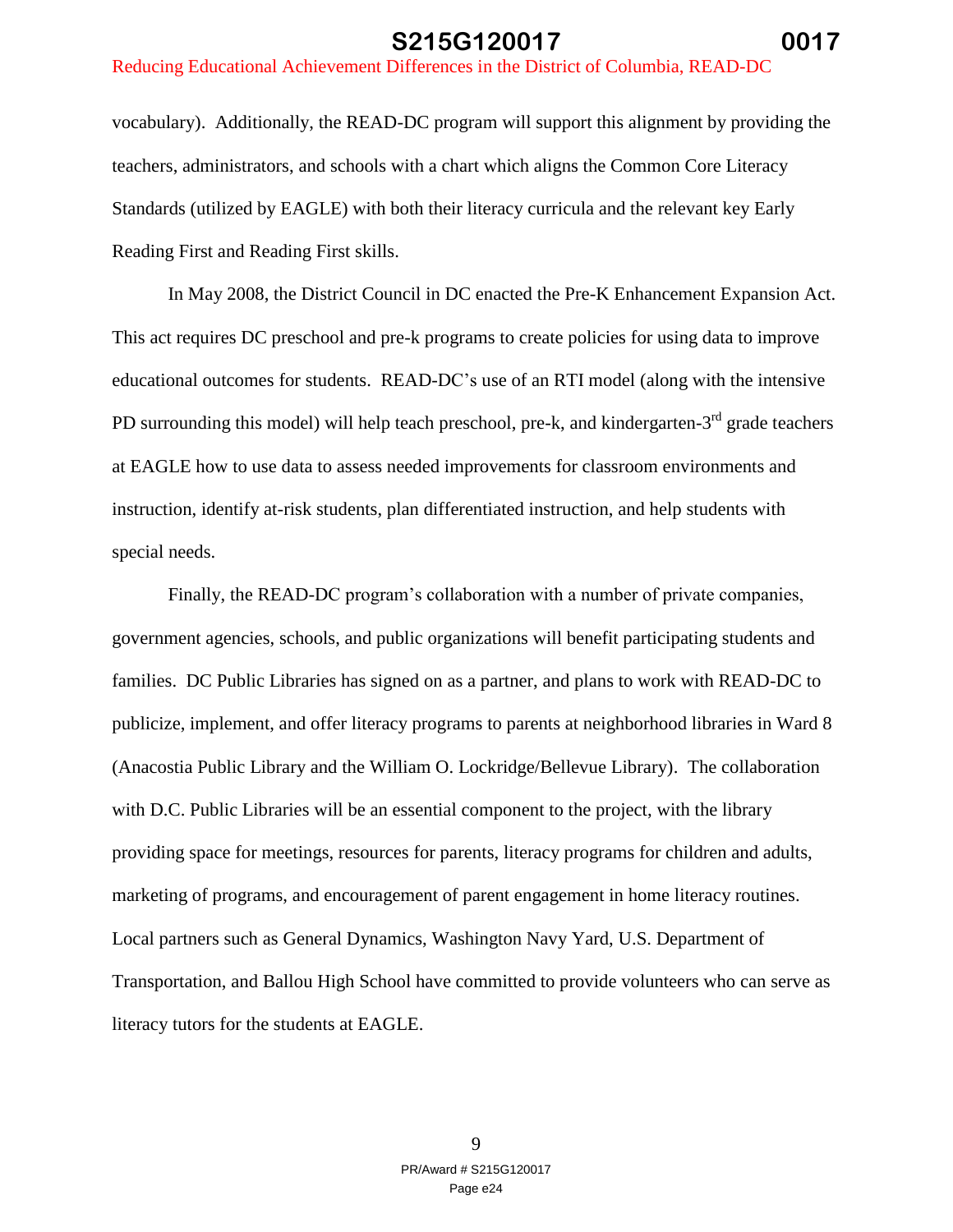The READ-DC program represents a comprehensive effort to improve teaching and learning and support for rigorous academic standards through: intensive professional development for all stakeholders in education (parents, teachers, administrators, & volunteers), alignment of literacy curricula with Common Core Standards and key literacy research, on-going mentoring support to ensure programs sustain, and curricular supports which enhance school and home instruction. The READ-DC project design includes seven research-based components linked to successful intervention programs. Each project design component supports key project stakeholders including: students, teachers, families, administrators, community partners, and volunteers.

| Table #2: Research-Based Components that Address Needs in Washington, D.C. |                                            |                                            |  |
|----------------------------------------------------------------------------|--------------------------------------------|--------------------------------------------|--|
| <b>Project Design</b>                                                      | <b>Supporting Research</b>                 | Project Activities                         |  |
| Components                                                                 |                                            |                                            |  |
| 1. Response to                                                             | Advantages include early                   | Students are assessed via pre- and post-   |  |
| Intervention model                                                         | identification, a strong focus             | assessments and ongoing progress           |  |
| to identify needs of                                                       | on prevention, and                         | monitoring; data is shared with parents,   |  |
| all learners                                                               | assessment with clear                      | teachers, administrators, and volunteers   |  |
|                                                                            | implications for academic                  | for planning                               |  |
|                                                                            | programming <sup>18</sup>                  |                                            |  |
| 2. Innovative                                                              | "Data systems and the                      | Students and families will have access to  |  |
| technology to                                                              | technology that supports                   | technology (including iPads and literacy   |  |
| maximize                                                                   | them, allow teachers,                      | applications) on-site at each              |  |
| effectiveness and                                                          | administrators,                            | library/computer lab and for take-home     |  |
| engage all                                                                 | andstudents to 'see' the                   | use. Project database available for easily |  |
| stakeholders                                                               | evidence of their learning." <sup>19</sup> | tiering students.                          |  |
| 3. Ongoing PD for                                                          | "In-service professional                   | Regular workshops will be held for         |  |
| teachers, parents,                                                         | development for teachers                   | teachers, assistants, librarians, parents, |  |
| volunteers, and                                                            | results in higher achievement              | volunteers, and administrators.            |  |
| administrators to                                                          | for their students."20                     | Additionally, a literacy mentor will       |  |
| promote high quality                                                       |                                            | provide on-going support.                  |  |
| instruction                                                                |                                            |                                            |  |
| 4. Differentiated                                                          | "The use of single-paced"                  | Literacy curriculum supplements will be    |  |
| instruction to                                                             | lessons delivered through a                | made available to teachers, including      |  |
| increase                                                                   | singularapproach                           | activities which are appropriate for LD,   |  |
| achievement for all                                                        | disregards the different                   | LEP, and gifted students. Additionally,    |  |
| (including LD, LEP,                                                        | learning styles and interests              | program volunteers will be made            |  |
| gifted).                                                                   | present in all classrooms."<br>21,22,23,24 | available to work with at-risk students in |  |
|                                                                            |                                            | one-on-one or small group settings         |  |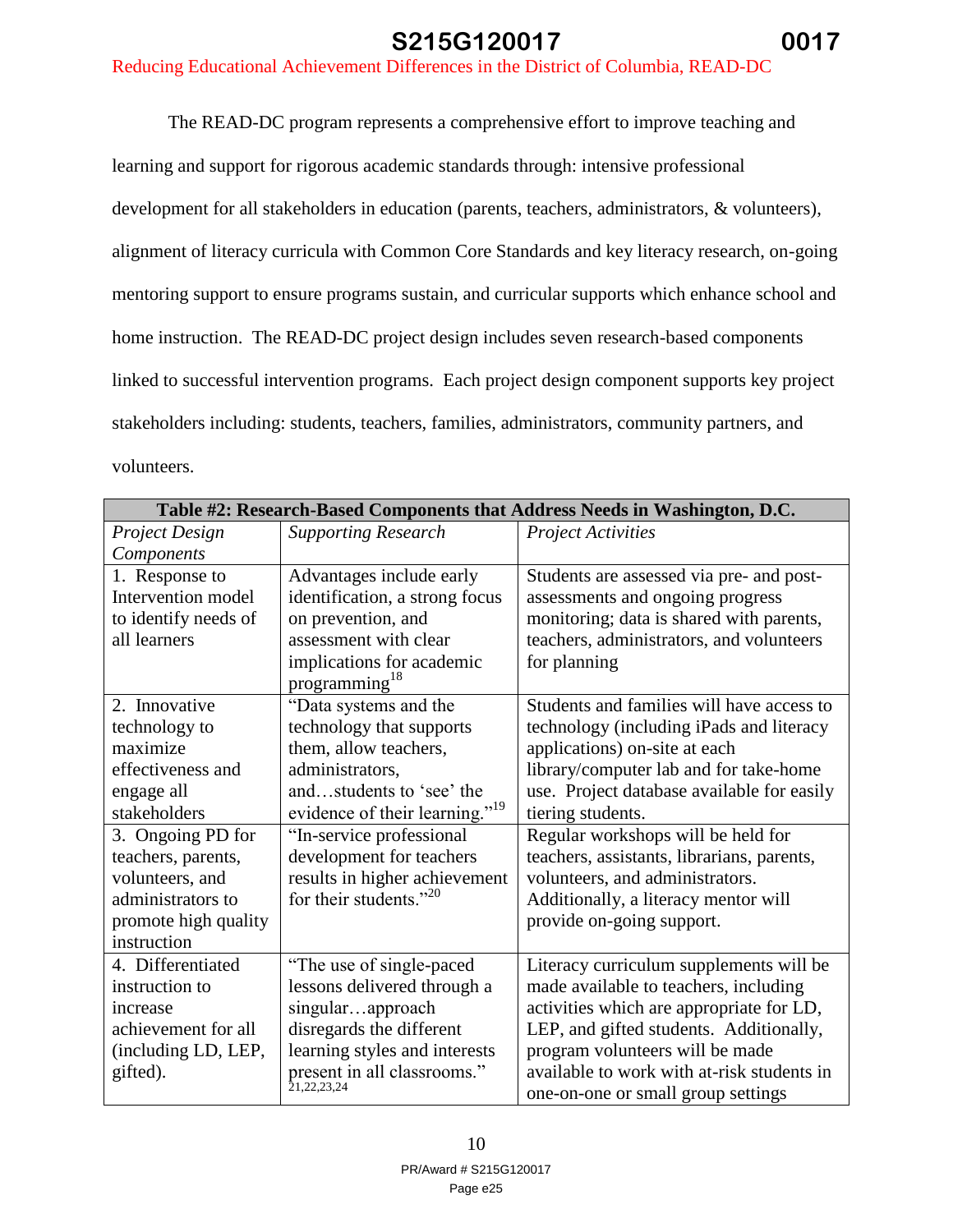#### Reducing Educational Achievement Differences in the District of Columbia, READ-DC

| 5. Family support to | "Although most parents do      | Parent training, home visits, parent         |
|----------------------|--------------------------------|----------------------------------------------|
| enhance parenting    | not know how to help their     | informational kiosks, take-home              |
| skills, involvement, | children with their education, | materials, and adult literacy programs       |
| and student          | with guidance and support,     | will all be made available to project        |
| transition           | they may become                | parents.                                     |
|                      | increasingly involved in       |                                              |
|                      | home learning activities and   |                                              |
|                      | find themselves with           |                                              |
|                      | opportunities to teach, to be  |                                              |
|                      | models for and to guide their  |                                              |
|                      | children." $^{25}$             |                                              |
| 6. Assessing         | "There is considerable         | Project evaluator will make student and      |
| student, teacher and | evidence that assessment,      | teacher data readily accessible through a    |
| school achievement   | when practiced effectively,    | user friendly database. Database will be     |
| to determine success | can improve student            | capable of identifying students that are     |
| and enable           | learning." $^{26}$             | at-risk, proficient, or advanced.            |
| continuous           |                                |                                              |
| improvement          |                                |                                              |
| 7. Developing        | "Family, school and            | A partnership with DC Public Libraries       |
| community            | community can collaborate      | will increase access to literacy programs    |
| partnerships to      | in  key ways to foster a       | for participating families. Additionally,    |
| support student,     | caring community that          | volunteer program partnerships with          |
| school, and family   | children need to maximize      | Ballou High School, General Dynamics,        |
| needs                | their potential in school and  | Washington Navy Yard, and the U.S.           |
|                      | in later life." $27$           | Department of Transportation will enable     |
|                      |                                | individualized literacy tutoring for at-risk |
|                      |                                | students.                                    |

To ensure continuous improvement over the course of the two year project, READ-DC

project will adopt a Continuous Improvement Process which is outlined below.<sup>28</sup>

#### **Table #3: Continuous Improvement Process**

1. Plan (meet as team, determine objectives, set steps towards objectives, establish a schedule)

2. Train (train all implementers on objectives and steps of activities, check understanding through guided and independent practice)

3. Implement (conduct activities, monitor implementation, support implementers)

4. Evaluate (conduct formal/informal assessments, score and record results, check fidelity of administration)

5. Analyze (analyze results of evaluations, determine if changes to design are needed, cycle back to planning phase)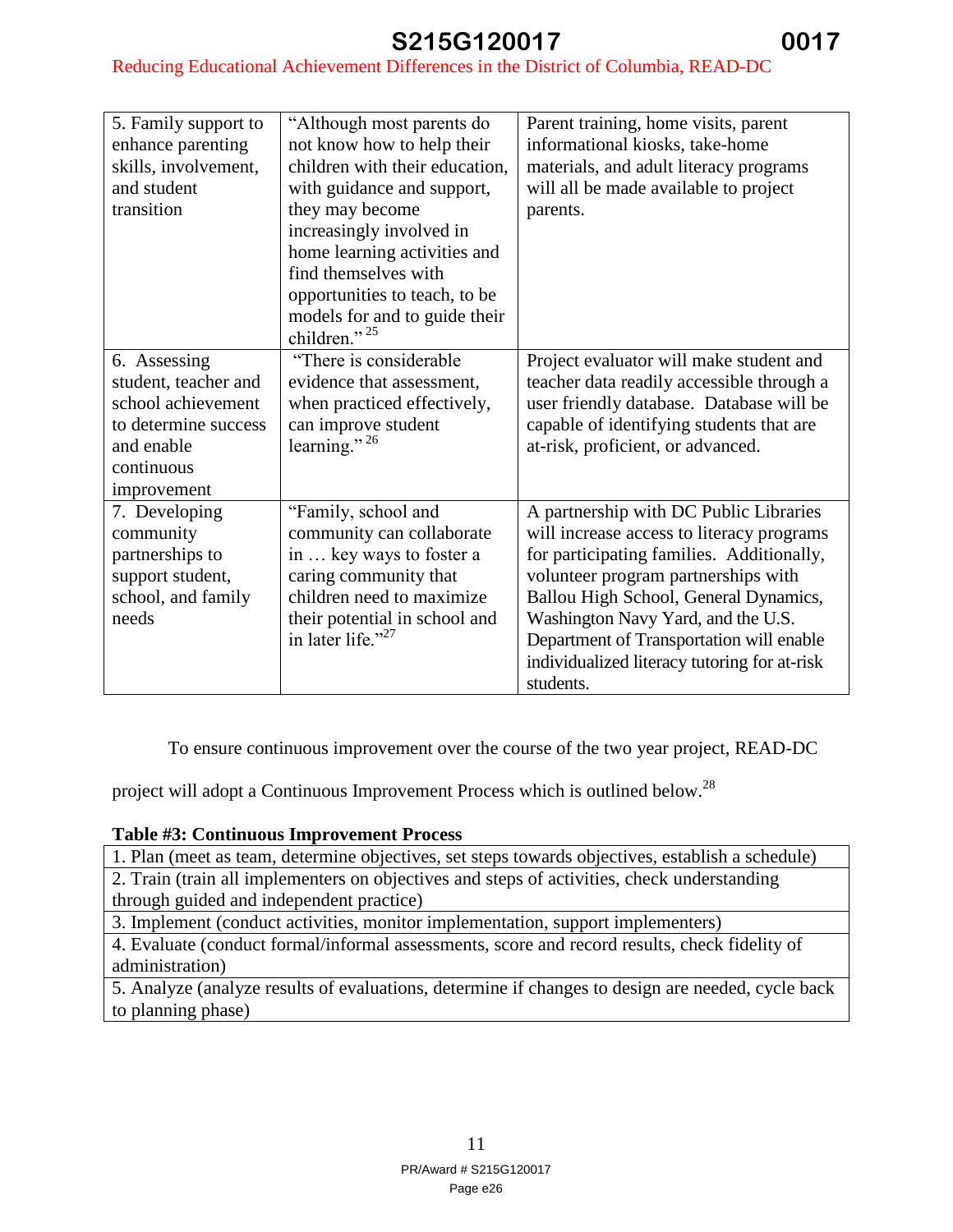*Quality of Project Services:* READ-DC (EAGLE, DC Public Libraries, Youth Policy Institute, Educational Solutions, LLC, General Dynamics, Washington Navy Yard, Ballou High School, and the U.S. Department of Transportation) has not identified any barriers to program access or participation by parents, students, teachers, administrators or other program beneficiaries based upon gender, race, national origin, color, disability or age. A requirement for selection of partners was that the entities have non-discrimination policies in effect that make it possible to effectively serve people of all genders, races, national origins, colors, disabilities, or ages. In addition, READ-DC is taking steps to ensure that barriers do not arise, such as:

1) Ensuring that all project partners specify their status as equal opportunity employers that encourage diverse applicants to apply in all employment advertisements.

2) Standing ready to prepare alternative instruction manuals, handbooks, or literature (in the form of audio tapes or Braille) for any parents, teachers, students, school staff, company employees, or parents (that require such implements due to language barriers, blindness, deafness, learning disabilities or illiteracy).

3) Asking for parent, teacher and other project staff input regarding content of program materials and appropriateness and sensitivity to gender, race, national origin, color, disability, age and cultural factors.

In the event that any barriers arise during the course of program implementation, READ-DC will work hard to address them in an equitable fashion.

Research on urban locations such as Washington, D.C. indicates that children from low income families have unequal access to high quality language and literacy experiences, a factor which is likely at least partially responsible for the significant literacy achievement gaps in Washington, D.C. As mentioned in the *Significance* portion of the application, the participating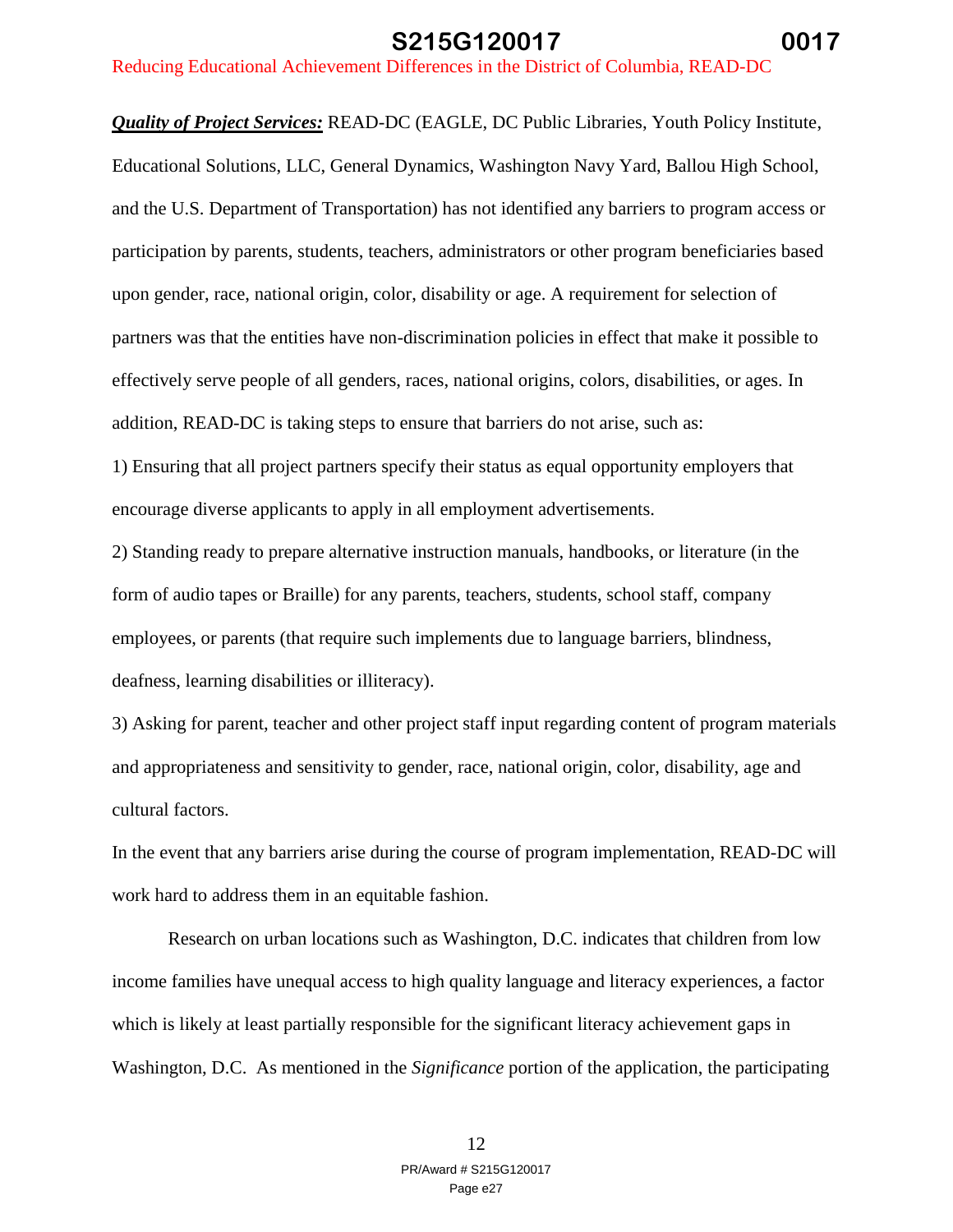school (EAGLE) is located in the highest need Ward in Washington, D.C. The school serves the students with the greatest risk of educational failure and most significant literacy achievement gaps in the nation. EAGLE currently serves preschool through third grade students, meaning many of the students are already significantly behind in their language and emergent literacy skills by the time EAGLE receives them at age three or four (or later if students enter EAGLE in grades K-3). For this reason, it is extremely important for EAGLE to provide exceptional language and literacy programs for its student population through high quality literacy curricula, teacher training, parent training, home literacy materials, and technology. READ-DC and EAGLE plan to utilize Innovative Approaches to Literacy funding to continue to further improve the literacy services for its preschool to third grade students, in addition to birth to two year olds (which EAGLE will begin serving during the 2013-2014 school year). Research indicates that literacy programs that include access to books, teacher training, and parent support at an early age result in achievement of greater academic success by students.<sup>29,30,31,31,20</sup> Thus, the READ-DC project services are not only appropriate to the needs of the at-risk students being served, but will also help to close achievement gaps existing among these populations.

EAGLE has signed an MOU with Educational Solutions, LLC (ES) to provide literacy training and mentoring (for parents, teachers, administrators, and volunteers), curricular support, development of lending libraries or book collections, and development of community literacy programs (in collaboration with DC Public Libraries). ES has extensive experience providing professional development and on-going teacher/parent/administrator/volunteer mentoring; having provided 9 literacy mentors for two different Early Reading First projects in the past 5 years (The Literacy Partnership, 2006-2009 and Helping Emergent Literacy Progress, 2009- 2012). Students participating in at least one full project year of the Literacy Partnership made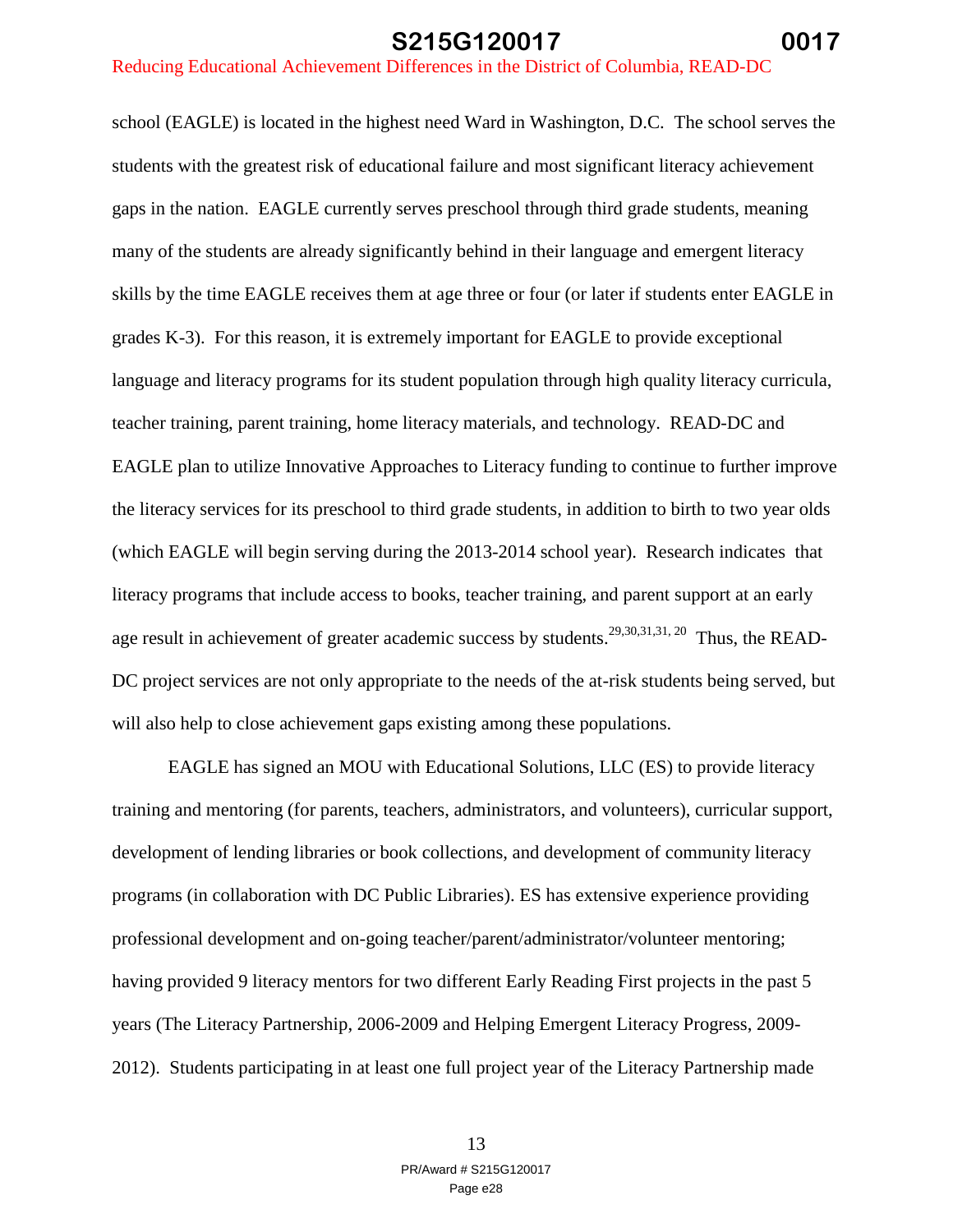statistically significant gains in their emergent literacy skills as measured by the Phonological Awareness Literacy Screening (PALS), increasing their PALS total score by 99% for an impressive effect size of 1.13. Students participating in at least one full project year of HELP made statistically significant gains in their emergent literacy skills as measured by the PALS and Peabody Picture Vocabulary Test IV (PPVT). Students participating in at least a full year of the HELP project increased their PALS Uppercase Letter Identification by 129% for an impressive effect size of 1.38, PALS Rhyming by 67% for a large effect size of 0.86, and PPVT Vocabulary Standard Score by 10.5% for a large effect size of 0.84. Additionally, ES has previous experience improving student outcomes through the Supplemental Educational Services (SES) program. District of Columbia Public School students participating in ES's SES program during the 2008-2009 school year made average increases of 2.44 grade levels in their word attack/phonemic awareness skills, 1.67 grade levels increase in sight word recognition, 1.28 grade levels increase in reading fluency, and 1.89 grade levels increase in reading comprehension. All gains occurred after only 20-45 hours of one-on-one tutoring. ES has collaborated previously with DC Public Libraries to bring the *Books and Breakfast* and *Sing, Talk, and Read Programs* to the Ward 7 & Ward 8 communities in DC.

 has also provided successful literacy curricula supplements such as *Instructional Supplements* and *Language to Literacy* to public charter schools through the Early Reading First program. Finally, ES is the creator of the *Book Express* program, a lending library and home activity kit which has been used on successful federal literacy projects in collaboration with two public charter schools and D.C. Public Library.

The National Reading Panel Report (2000) concluded that in-service PD for teachers results in higher achievement for their students.<sup>20</sup> READ-DC will provide ongoing PD for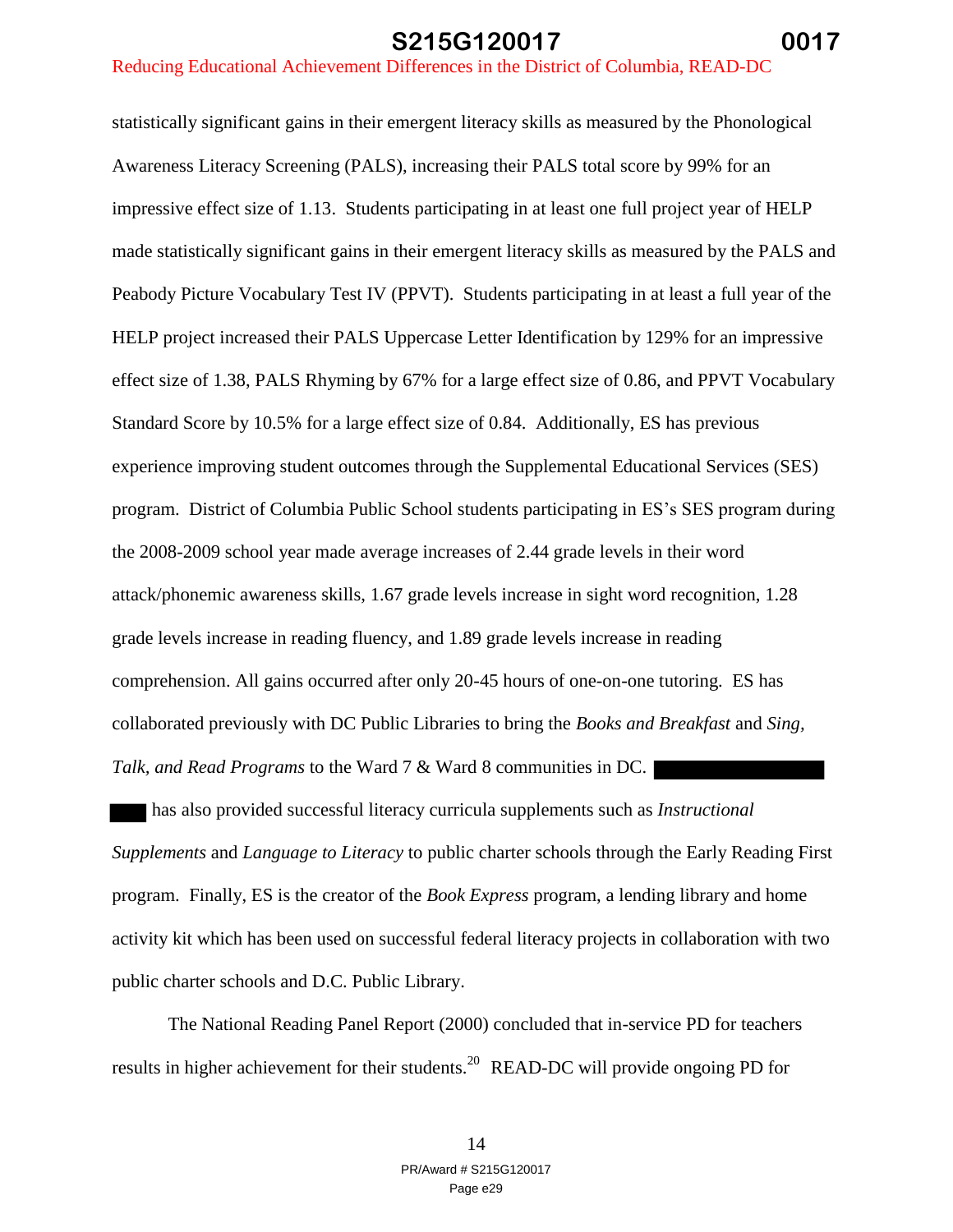teachers, administrators, parents and volunteers to enhance the quality of instruction in classrooms, homes, and tutoring sessions. Current research indicates that PD is sometimes unsuccessful for stake holders because of the difficulty involved in learning and using new strategies which differ significantly from familiar techniques.<sup>33</sup> Reports by Joyce and Showers (1996) suggest that it can take educators up to 30 instances of practicing a new strategy before they utilize it in their instruction.<sup>33</sup> Therefore, successful PD programs focus on buy-in and understanding of the adult learning process.  $34,35,36$  READ-DC will provide successful and lasting PD through focus on adult learning strategies and the use of consistent, long term mentoring with a reflection-demonstration-observation-feedback cycle.<sup>37</sup> The READ-DC project will provide funds for a full-time literacy mentor who will be available to create and administer professional development workshops, develop or recommend literacy materials for purchase, and provide on-going mentoring (in-class, in-home, or during tutorial sessions for teachers, parents, administrators, and volunteer tutors).

*Adequacy of Resources:* Accomplishment of READ-DC's goals and objectives will give all students a strong foundation in emergent and/or early language and literacy skills, providing a "launching pad" for later literacy learning and enabling students to transition successfully into the next grade.<sup>38,39</sup> READ-DC is committed to coordinating efforts with EAGLE, DC Public Libraries,

to promote consistency, sustainability, and support for students as they transition through grades. READ-DC goals will be integrated with curriculum, transition expectations from grade to grade, school-wide objectives, and Core Curriculum Standards. In this way, READ-DC will provide support generating out from "internal" student needs in the classroom to "external" family and community support.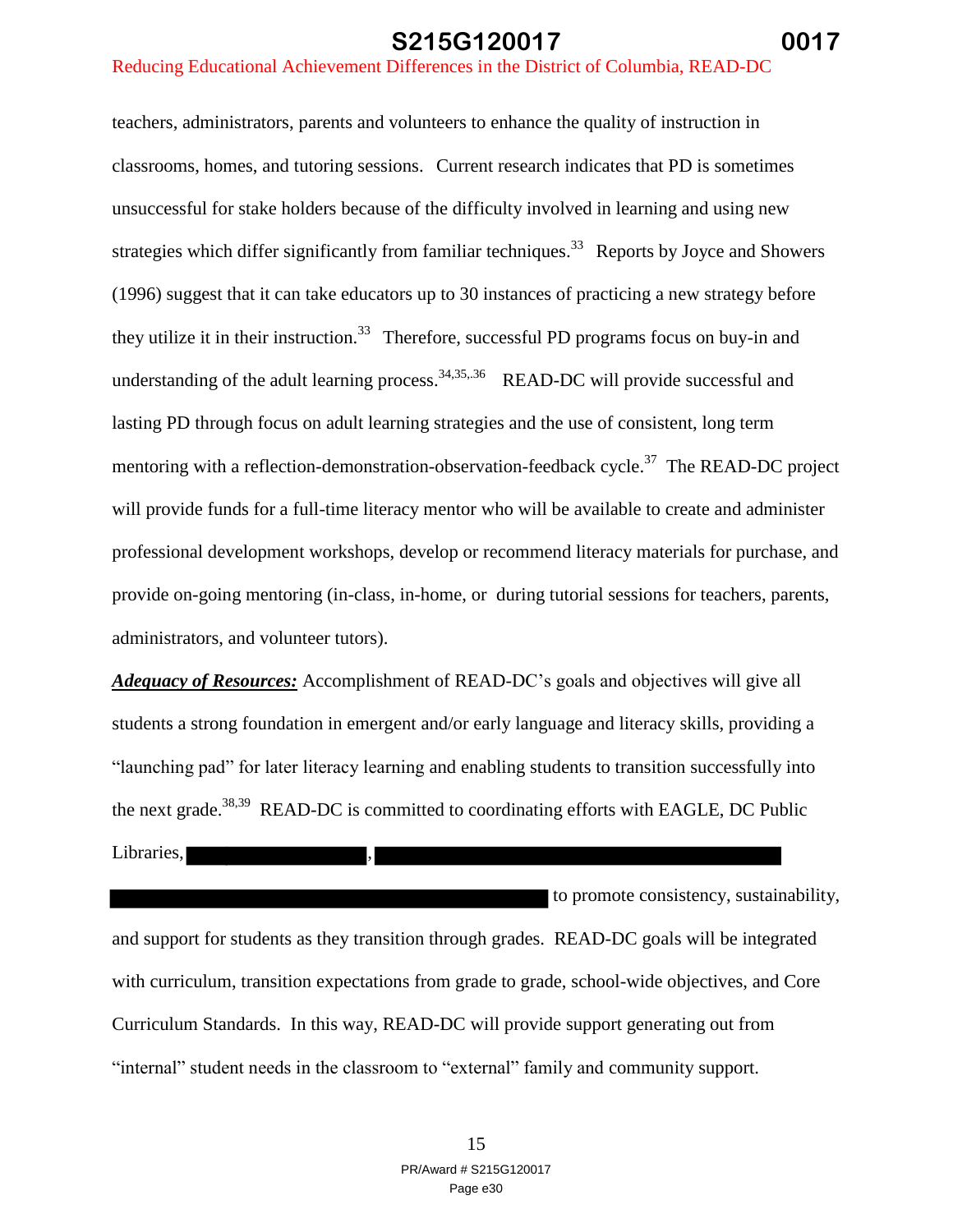Current research (Elmore 2002) suggests that strong literacy programs are expensive, in part due to the (justified) high cost of sustained professional development.<sup>40</sup> Successful PD requires teacher and administrator participation over an extended time, experts to train and mentor participants, and the establishment of schedules for developing teacher independence.<sup>40</sup> Children in DC, such as the ones attending EAGLE, are at the greatest risk for educational failure in the country. READ-DC's creation of a Center for Instructional Excellence (CIE) in DC will not only profoundly change the trajectory of the children directly served, but also create a positive model for educational reform in DC. READ-DC will provide high-quality and costeffective services to 26 EAGLE classrooms, 52 teachers and assistants, 4-6 administrators, approximately 600 students per year, over 1200 family members, and countless volunteers.

Studies of literacy initiatives involving improved quality of instruction, parent training, increased access to literacy materials, and intervention at a young age are documented in their success for creating individuals that go on to succeed in school and become productive citizens.<sup>41, 42, 43, 44</sup> For every dollar spent on such programs an estimated \$7 in long-term societal costs can be saved (by reducing costs for special education, public assistance, criminal justice).<sup>4</sup> The current READ-DC budget of will allow EAGLE to enhance literacy outcomes for a population that is currently 600 students per year (and growing as EAGLE adds additional 3<sup>rd</sup> grade classrooms and a birth to two program in 2013-2014). Additionally, since program materials and training structure will remain in place after the life of the grant, programs could continue to impact this many students or more for years to come. Using the above \$7 dollars per dollar spent metric, the READ-DC project could result in in savings for long term societal costs, more if the sustainability of programs is considered.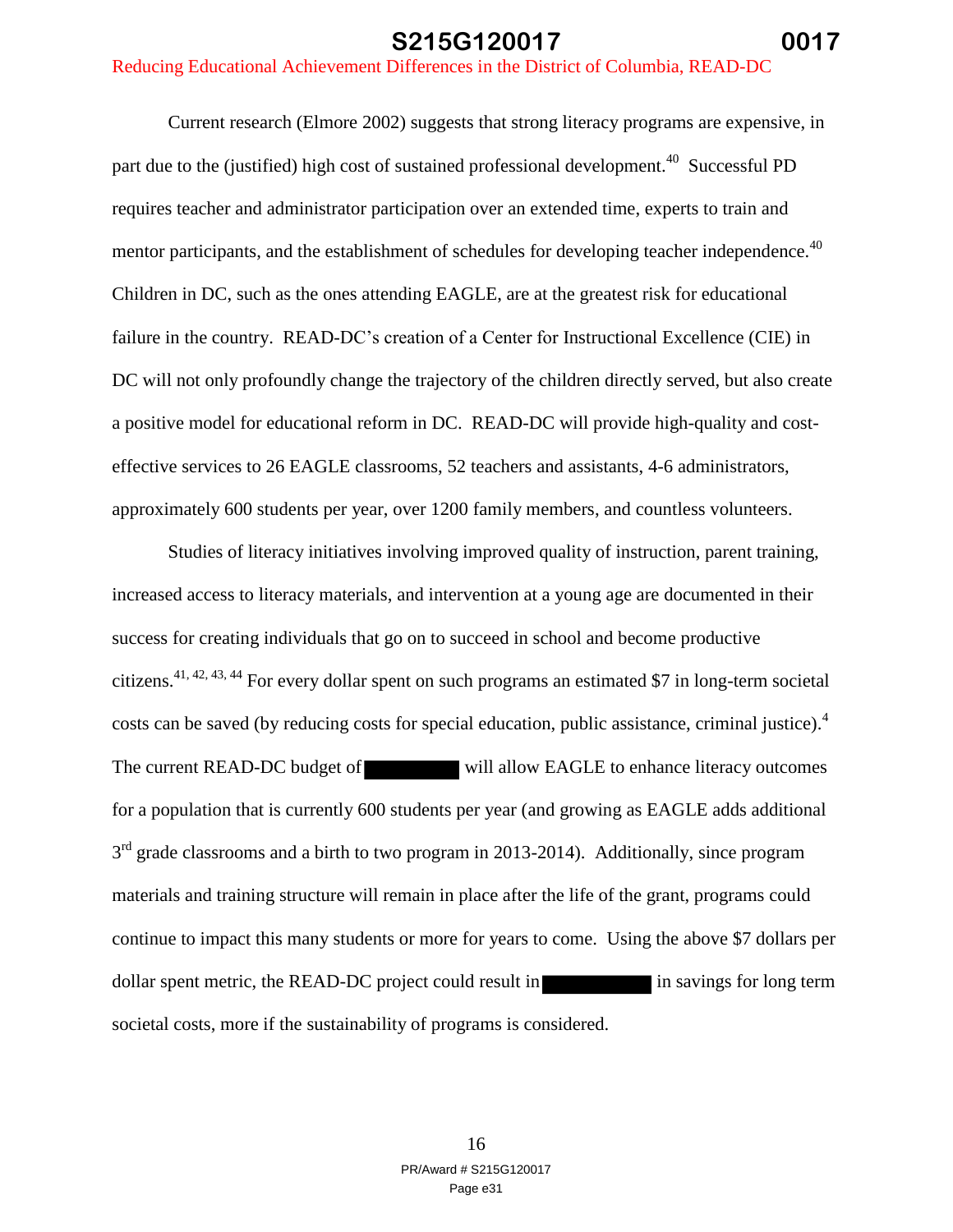# Reducing Educational Achievement Differences in the District of Columbia, READ-DC

*Quality of the Management Plan:* The management plan and project teams provide clear

evidence of READ-DC's commitment to implement a quality project by October 1, 2012. Future management plans will resemble Year 1, with Year 2 reflecting changes based on results/feedback from the previous year(s) and continuous improvement. Key participants are abbreviated in Tables: Project Director (PJD), Literacy Mentor (LM), Administrators (ADM),

Teachers (TEA), volunteers (VOL), and Evaluator (EVAL).

| <b>Table #4: READ-DC Project Teams</b> |              |                                                              |                               |
|----------------------------------------|--------------|--------------------------------------------------------------|-------------------------------|
| Team                                   | Participants | Roles                                                        | Meetings (Yr.<br>#1 Schedule) |
| Project                                | PJD, EVAL,   | Monitor project fidelity, ensure attainment of               | -Bi-weekly                    |
| Management                             | LM, ADM      | goals/benchmarks within timelines, hold                      |                               |
| Team (PMT)                             |              | partners accountable, supervise project teams,               |                               |
|                                        |              | hire personnel, manage budget, review                        |                               |
|                                        |              | evaluations and data, make continuous project                |                               |
|                                        |              | improvements, encourage collaboration among<br>project teams |                               |
| Professional                           | PJD, LM,     | Plan and develop PD workshops/courses,                       | -LM and PJD,                  |
| Development                            | ADM, TEA     | ensure adherence to PD model, create PD                      | weekly                        |
| (PDT) Team                             |              | materials or monitoring tools, implement                     | -LM and PJD,                  |
|                                        |              | workshops, oversee and implement on-going                    | monthly                       |
|                                        |              | coaching, review data to identify needs                      |                               |
| Curriculum                             | PJD, LM,     | Establish goals and deadlines for curriculum                 | -LMs and                      |
| Alignment                              | ADM, TEA     | implementation and fidelity, coordinate existing             | PJD, weekly                   |
| Team (CAT)                             |              | curricula with supplemental curricula through                | -Monthly                      |
|                                        |              | "roadmaps," monitor curriculum                               | team meetings                 |
|                                        |              | implementation, identify mentoring needs for                 | -LM and                       |
|                                        |              | teachers/assistants, work with Transition Team               | ADM/TEA,                      |
|                                        |              | to coordinate PS/PK curricula with K-3                       | monthly                       |
| Family                                 | PJD, LM,     | Plan/develop parent workshops, purchase                      | -Bi-weekly                    |
| Literacy                               | TEA, ADM     | lending library books/resources, create parent               |                               |
| Team (FLT)                             |              | kiosks, coordinate neighborhood events,                      |                               |
|                                        |              | collaborate with community partners, and apply               |                               |
|                                        |              | for free books for book distribution programs                |                               |
| Assessment                             | EVAL, PJD,   | Coordinate assessment schedules, plan                        | -Bi-weekly                    |
| Team (AT)                              | LM, TEA,     | assessment timeline, complete teacher/child                  |                               |
|                                        | <b>ADM</b>   | assessments/CBMs, discuss evaluation results,                |                               |
|                                        |              | complete yearly reports, present project results             |                               |
| Tutorial                               | PJD, LM,     | Identify at-risk students through assessment,                | -Bi-weekly                    |
| Team (TT)                              | VOL, TEA     | encourage parents/students to sign up for                    |                               |
|                                        |              | support, develop literacy lesson plans for at-risk           |                               |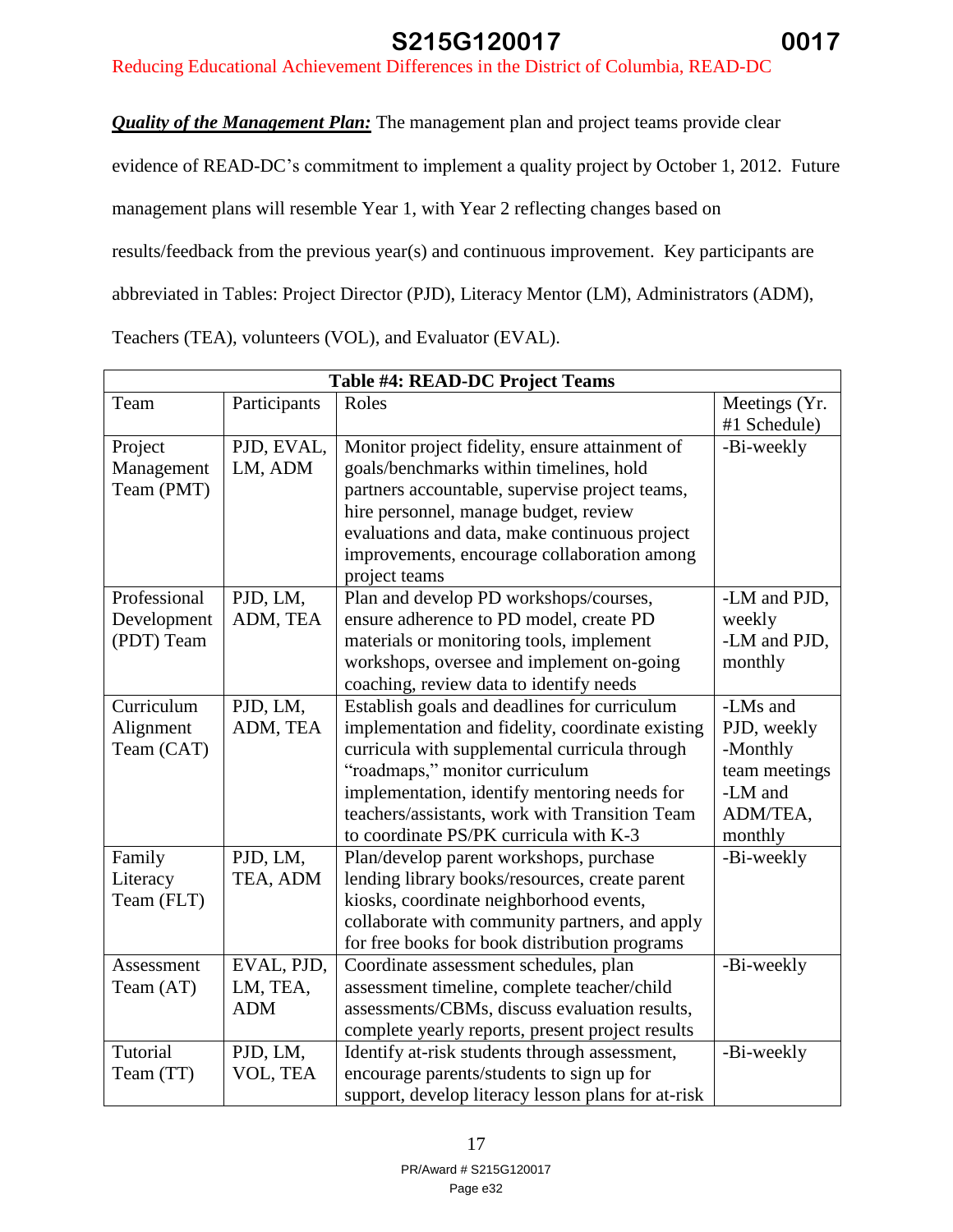# Reducing Educational Achievement Differences in the District of Columbia, READ-DC

| students attending tutoring, assess progress.                                                      |                                    |                  |                |
|----------------------------------------------------------------------------------------------------|------------------------------------|------------------|----------------|
|                                                                                                    |                                    |                  |                |
|                                                                                                    | Table #5: Year One Management Plan |                  |                |
| Overarching Goal: To build an innovative and sustainable literacy program based on                 |                                    |                  |                |
| scientifically based reading research (SBRR) which enables a Ward 8 school and the                 |                                    |                  |                |
| community as a whole to close literacy achievement gaps by identifying at-risk students as early   |                                    |                  |                |
| as possible, training teachers and parents in key literacy realms, providing supportive materials, |                                    |                  |                |
| using technology, implementing volunteer programs to support needy students, and                   |                                    |                  |                |
| differentiating instruction for diverse learners.                                                  |                                    |                  |                |
| Benchmark(s)                                                                                       | Indicator(s)                       | <b>Personnel</b> | <b>Time</b>    |
| Hold 1-2 day project management                                                                    | Detailed project agenda/work       | PJD, LM,         | Q <sub>1</sub> |
| meeting to review activities,                                                                      | plan completed                     | ADM, EVAL        |                |
| timelines, and tasks to be completed                                                               |                                    |                  |                |
| Hire candidates for unfilled positions                                                             | Qualified candidates hired         | PJD, PMT         | Q <sub>1</sub> |
| Schedule meeting timelines for all                                                                 | Calendar completed                 | PMT, PJD,        | Q1             |
| project teams                                                                                      | distributed to staff, website      | <b>ADM</b>       |                |
| Schedule training workshops and                                                                    | Project calendar completed,        | PJD, ADM         | Q <sub>1</sub> |
| mentoring with school administrators                                                               | distributed, posted on web         |                  |                |
| Hold professional development                                                                      | Training sign-in sheets,           | PJD, LM,         | Q1             |
| training for project staff                                                                         | evaluations, manuals               | TEA, ADM,        |                |
|                                                                                                    |                                    | <b>VOL</b>       |                |
| Complete PD and curriculum                                                                         | PD presentations and               | PJD, LM          | $Q1-Q2$        |
| supplements development phase                                                                      | curriculum supplements             |                  |                |
|                                                                                                    | available                          |                  |                |
| Coordinate current core curricula,                                                                 | Information entered into           | PJD, LM,         | Q <sub>1</sub> |
| supplemental curricula, and standards                                                              | alignment document                 | TEA, ADM         |                |
| Complete contracts with personnel                                                                  | Contracts on file                  | <b>PJD</b>       | Q1             |
| Identify, order parent resource                                                                    | Invoices, order inventories        | PJD, LM,         | Q <sub>1</sub> |
| materials for take-home activities                                                                 |                                    | ADM, TEA         |                |
| Identify and purchase supplemental                                                                 | Invoices, order inventories        | PJD, LM,         | Q <sub>1</sub> |
| technology (computers, literacy                                                                    |                                    | TEA, ADM         |                |
| applications/software programs, etc.)                                                              |                                    |                  |                |
| Complete project pre-testing for each                                                              | Completed testing protocols,       | PJD, LM, IE,     | Q <sub>1</sub> |
| grade (regular school assessments and                                                              | data spreadsheet                   | TEA, ADM,        |                |
| case study battery)                                                                                | summarizing data                   | <b>EVAL</b>      |                |
| Enter pre-testing data from child                                                                  | Child data completed, double       | TEA, ADM         | Q1,            |
| assessments or CBMs                                                                                | scored, entered into database      | PJD, LM,         | Q <sub>2</sub> |
|                                                                                                    |                                    | <b>EVAL</b>      |                |
| Complete baseline teacher                                                                          | Teacher data completed,            | PJD, LM,         | $Q1-Q2$        |
| assessments                                                                                        | entered                            | <b>ADM</b>       |                |
| Train stakeholders (parents, TEA,                                                                  | Training sign-in sheets and        | PJD, LM,         | $Q2-Q3$        |
| ADM, VOL) on PDRI                                                                                  | evaluations                        | <b>EVAL</b>      |                |
| Complete project post-testing for all                                                              | Completed testing protocols,       | PJD, LM,         | Q <sub>3</sub> |
| grades (regular school assessments                                                                 | data spreadsheet                   | TEA, ADM         |                |
| and case study battery)<br>summarizing data                                                        |                                    |                  |                |
| Complete post teacher assessments                                                                  | Teacher data completed,            | PJD, LM,         | Q <sub>3</sub> |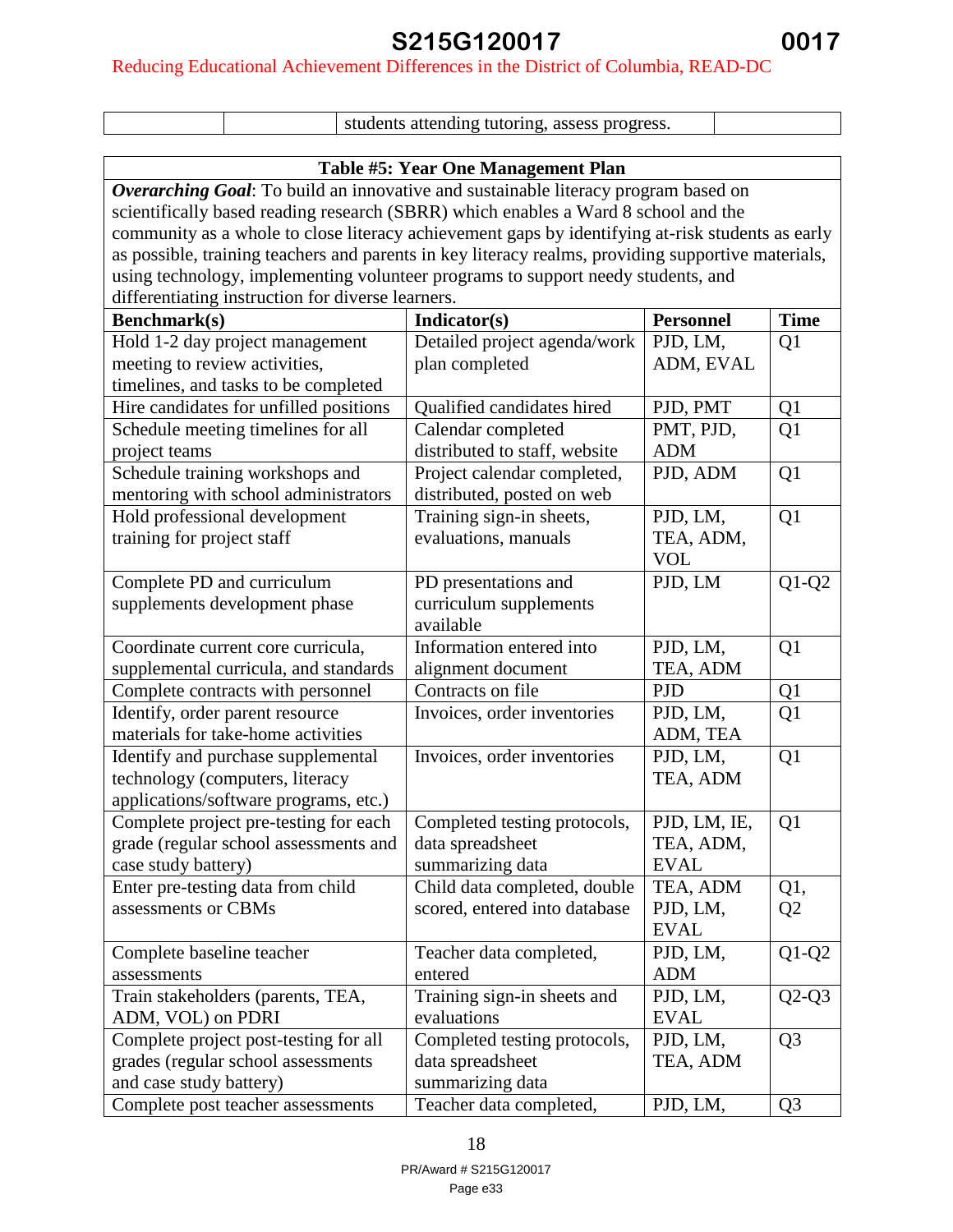### Reducing Educational Achievement Differences in the District of Columbia, READ-DC

|                                       | entered into PDRI            | <b>ADM</b> |                |
|---------------------------------------|------------------------------|------------|----------------|
| Evaluate project data and make        | Data disseminated to local   | <b>PMT</b> | $Q3-Q4$        |
| programmatic improvements             | public organizations,        |            |                |
|                                       | presentations                |            |                |
| Complete intensive training           | Training sign-in sheets,     | PJD, LM,   | Q <sub>4</sub> |
| workshops for stakeholders            | evaluations, manuals         | TEA, ADM,  |                |
|                                       |                              | <b>VOL</b> |                |
| Complete parent workshops to          | Training sign-in sheets,     | PJD, LM,   | Q4             |
| support home literacy activities      | parent lending library log   | Parents,   |                |
|                                       | results, take home material  | ADM, TEA   |                |
|                                       | libraries                    |            |                |
| Provide regular coaching in all       | Coaching logs                | LM, TEA    | Q4             |
| classrooms                            |                              |            |                |
| Complete project pre-testing for Year | Completed testing protocols, | PJD, LM,   | Q4             |
| 2 (school assessments/case study      | data spreadsheet             | TEA, ADM   |                |
| battery)                              | summarizing data             |            |                |
| Complete teacher pre-tests            | Teacher data completed,      | PJD, LM,   | Q <sub>4</sub> |
|                                       | entered into database        | <b>ADM</b> |                |
| Track parent, ADM, TEA, and VOL       | Usage log tracking data      | PJD, LM,   | Q4             |
| use of PDRI                           |                              | TEA, ADM,  |                |
|                                       |                              | parents    |                |
| Design and establish parent           | Parent kiosk available for   | PJD, LM,   | Q4             |
| informational kiosks at each site     | use, parent use records      | <b>ADM</b> |                |
| Track project budget to ensure proper | Budget spreadsheets, yearly  | PJD, PMT   | $Q1-Q4$        |
| use of funds/scheduled expenditures   | audits                       |            |                |

Key project personnel (such as PJD, LM,) are full-time staff members. Each staff member's schedule has been carefully planned (based on school location, time for meetings, etc.). Each project position has been assigned a work map outlining key activities and timeline for completion. Oversight staff is included to ensure staff successfully complete project activities (ex: PJD will oversee the LM and EVAL). Teams have been created to serve as checks and balances for each other to ensure tasks are successfully completed (PMT oversees all teams). **Personnel:** The READ-DC project director, principal evaluator, and literacy mentor have extensive experience implementing, managing, and assessing large scale federal grant projects. *Project Director (PJD):* Nancy Mahon, who holds a Master's Degree in Early Childhood Curriculum and Instruction as well as having passed the CPA exam in Virginia, will serve as the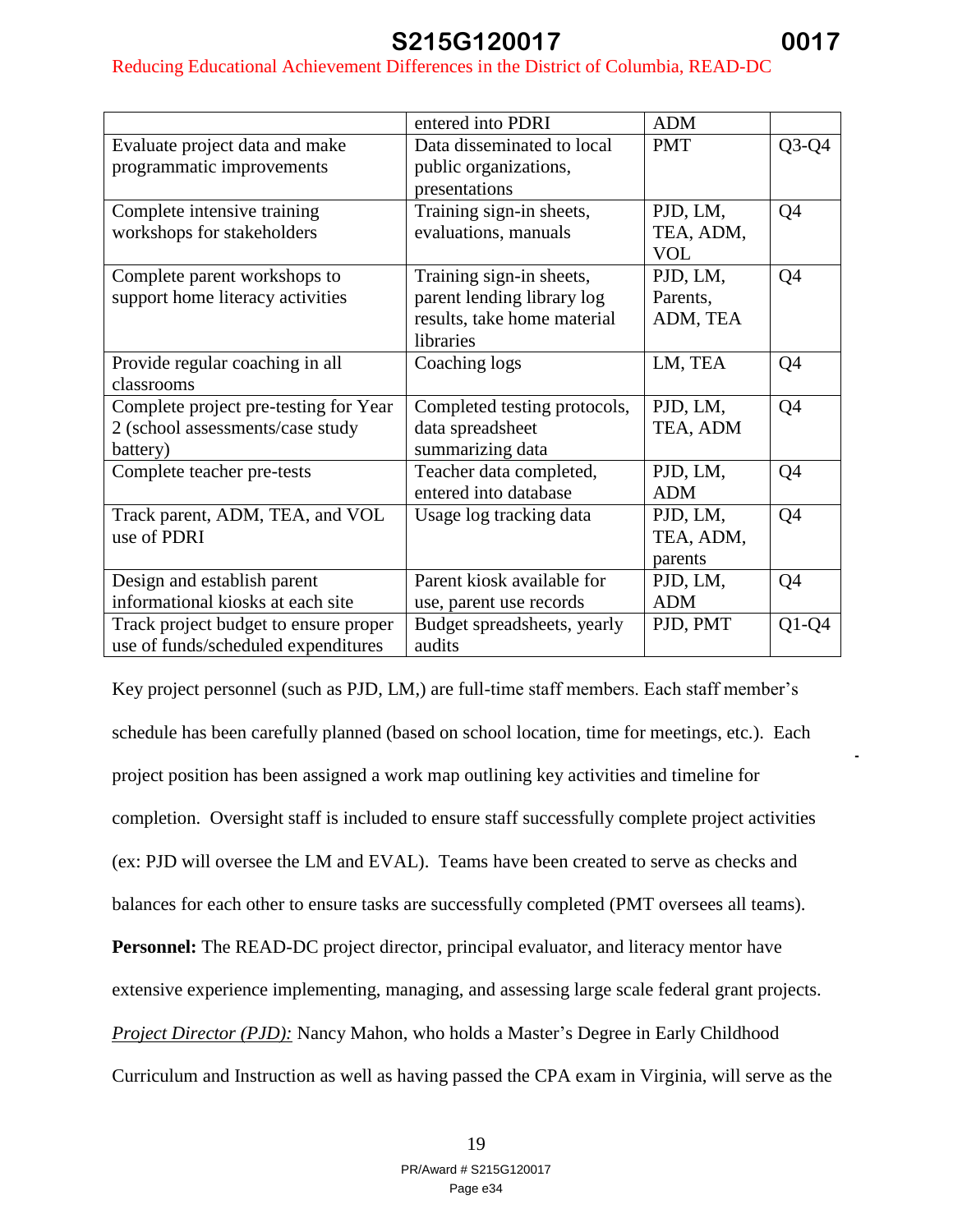READ-DC project director. Ms. Mahon is well-qualified to serve as PJD for the proposed grant, having served as a PJD on two previous federal grant projects with budgets of over two million dollars (The Literacy Partnership Early Reading First Grant, January 2007-September 2009 and Help Emergent Literacy Progress, November 2009-September 2012). These experiences developed skills in organization, personnel management, team-building, multi-tasking, and budget administration. As the PJD she will chair the Project Management Team (PMT), overseeing the project quality, fidelity, and reporting. She will coordinate PD activities with schools and serve as the communications liaison among the school sites and project partners. Ms. Mahon and the PMT will work together to ensure efficient organization, storage, and management of data; timely completion, submission, and analysis of program goals and outcomes; program implementation; completion of required reports; and alignment with federal/state/local regulations.

*Principal Evaluator(PE)***:** Mr. Uninsky established Youth Policy Institute in late 1996. As an evaluator, academic social scientist, legislative counsel, and legal advocate for children and families at risk, Mr. Uninsky has worked extensively in the fields of education, juvenile justice, child welfare, and domestic violence. He has served as the principal investigator in multiple federal and state evaluations of students, including pre-Kindergarten and elementary school projects funded by the U.S. Department of Education and the New York State Education Department (e.g. Early Reading First, Early Learning Opportunity Act, Foundations for Learning, and Elementary Counseling).

*Literacy Mentor (LM)* Carolyn Stein, who holds a Masters in Teaching, will serve as the READ-DC LM. Ms. Stein is well-qualified to serve as LM for the proposed grant, having served as senior staff member on two previous federal grant projects with budgets of over two million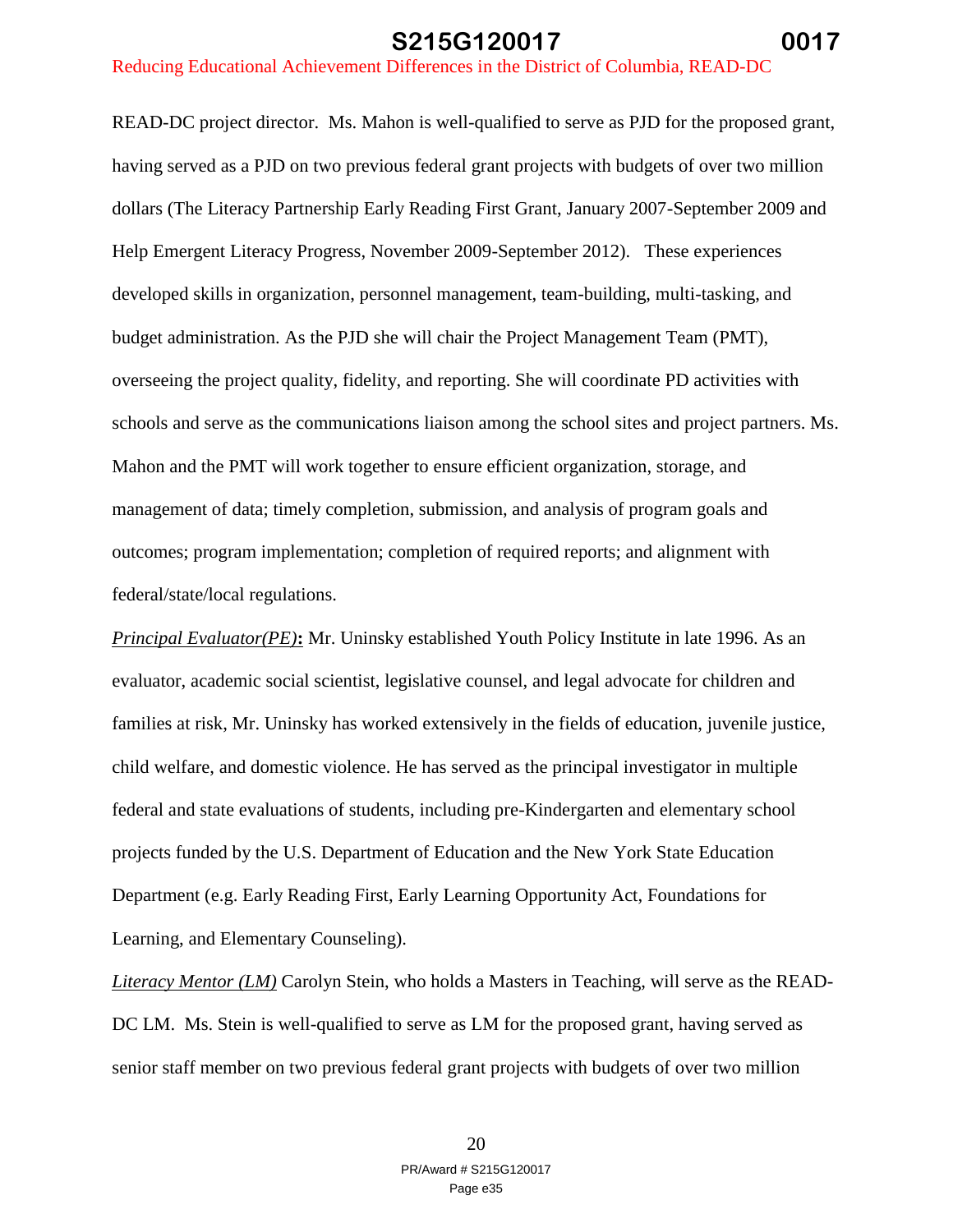dollars (The Literacy Partnership Early Reading First Grant, January 2007-September 2009 and Help Emergent Literacy Progress, November 2009-present). On these projects, Ms. Stein has developed extensive literacy curricula, mentored and trained teachers/parents/administrators, entered information into project databases, and developed evaluation and professional development tools. Ms. Stein also has over thirty eight years of experience as a director, teacher, and literacy mentor. As a LM, Ms. Stein will be tasked with creating literacy professional development workshops, mentoring teachers/parents/administrators/volunteers in the realm of literacy, development of curricular supplements, alignment of curricula and core standards, and recommendations for lending library purchases.

*Quality of the Project Evaluation:* Youth Policy Institute (YPI) is a national not-for-profit policy, research and evaluation agency that assists government, community organizations, and schools as they implement effective service systems for children and families. The agency has over fifteen years of experience in education evaluation with particular expertise in literacy programming, professional development, and the implementation of evidencebased curricula and services. Over the last decade, YPI has assessed programs in over 25 DC public charters schools, including evaluations of a federal Transition to Teaching project (2005-2008), two Early Reading First projects (DC Early Success, 2008-2011 & Help Emergent Literacy Progress, 2009-2012) and a Safe Schools/Healthy Students project (2005- 2009).

YPI's evaluation plan for READ-DC will facilitate the examination of program implementation strategies within the context of specific factors that are known to influence program delivery and participant outcomes. YPI will conduct both a formative and summative evaluation, based on the premise that evaluations can do more than measure efficacy and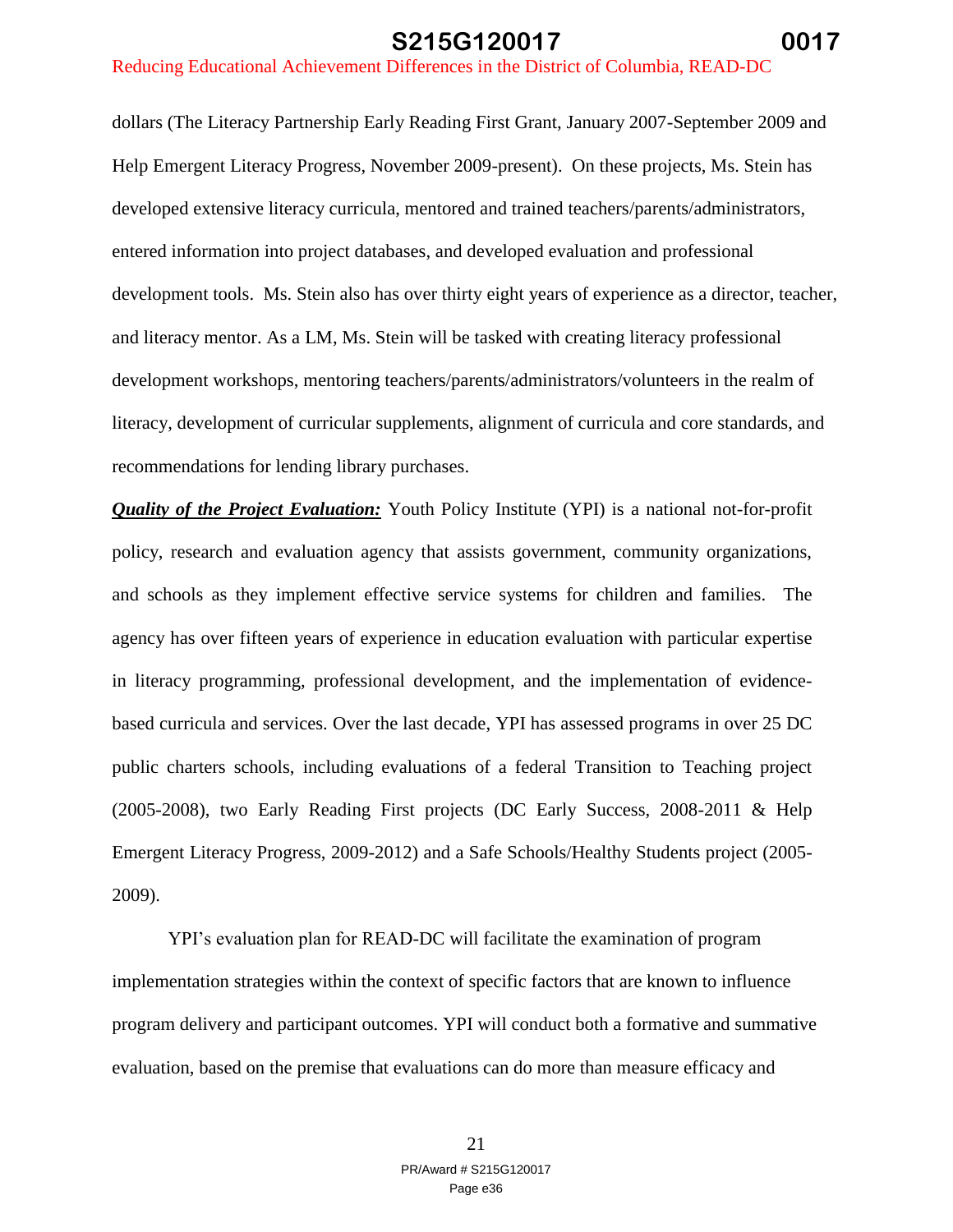#### Reducing Educational Achievement Differences in the District of Columbia, READ-DC

promote accountability. By providing timely information to stakeholders regarding progress toward meeting READ-DC objectives, the evaluation will also act as a springboard for ongoing program improvements, sustainability, and replication.

YPI's data collection efforts will build on existing screening and assessment efforts, thereby ensuring that testing is neither burdensome for children and staff, nor redundant. In the following subsections, we will discuss plans for both the formative and summative evaluation, data collection plans including measures and timelines, analysis plans, and planned uses of data. **Formative Evaluation:** The primary goal of the formative evaluation is to collect, in an ongoing manner, a wide range of program data to determine the extent to which project implementation is occurring as intended at the participating sites and the reasons for variations from expectations. Summary results of these data will be provided regularly to both staff and the LEA's administrators to permit timely modifications and refinements, where appropriate. Formative evaluation will involve the following areas of inquiry, including the extent to which: parents have access to and are using READ-DC's literacy materials; PD activities under the grant are implemented and utilized; literacy curricula are integrated into classroom programming with fidelity; instructional and project staff and volunteers use assessment results to improve the classroom environment and to individualize instructional strategies based on children's needs; and families are engaged in the project activities and changing home literacy routines.

YPI will employ multiple qualitative and quantitative data collection activities in its formative evaluation:

 To gauge parent utilization of project materials, YPI will access kiosk data, conduct a mid-year focus group, and administer an end-of-the year parent survey (which will also provide critical insights into the types and frequency of strategies employed at home).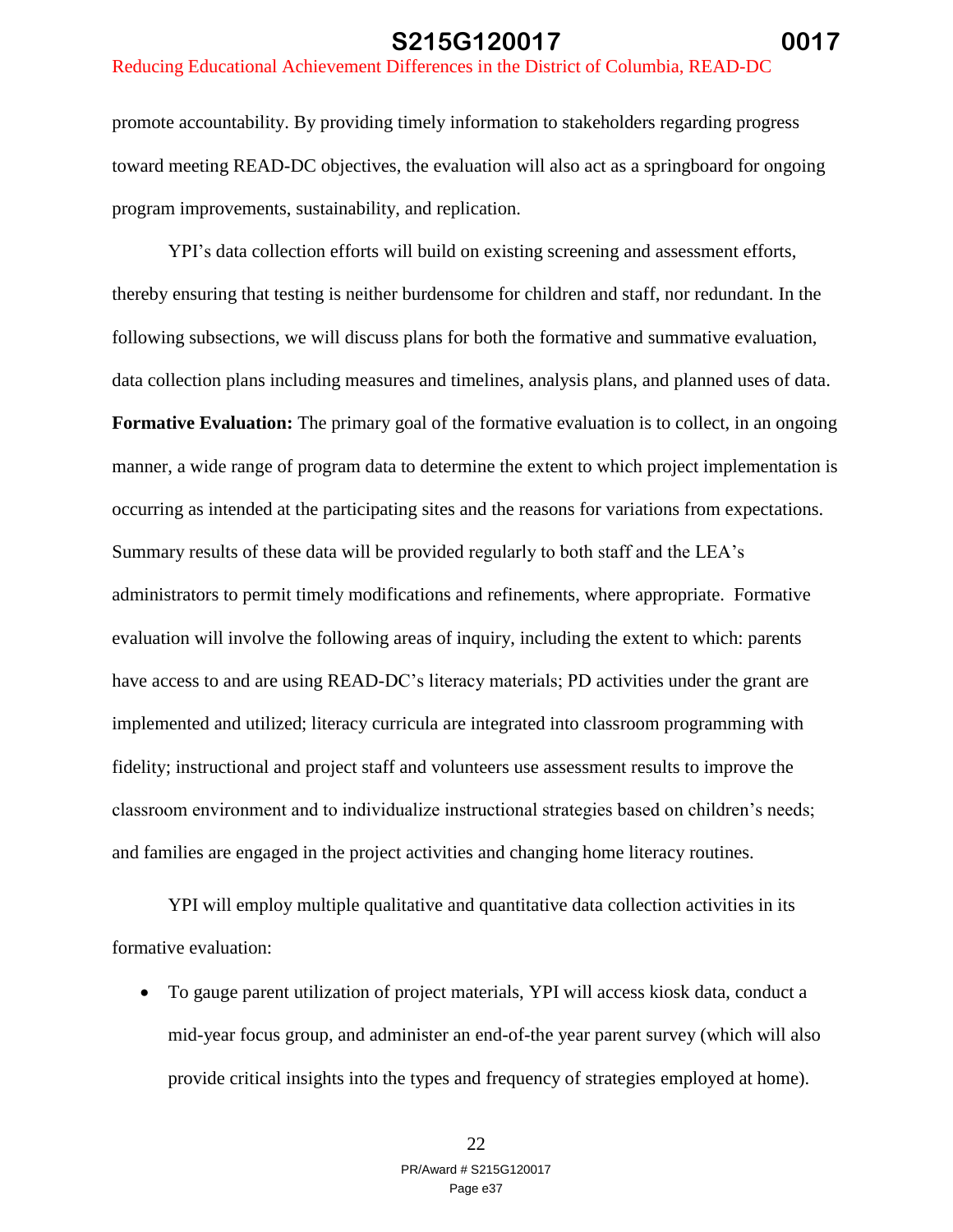• YPI will assess the impact of READ-DC professional development and other activities on the literacy activities of all instructional personnel by using a range of strategies: (i) a brief mid-year instructional staff checklists gauging utilization of SBRR literacy techniques and fidelity of curricula implementation; (ii) focus groups with LEA and project staff to assess extent to which project activities have been implemented as intended; (iii) an end- instructional staff survey, which will provide critical insight into levels of experience, educational background, and implementation problems and successes, as well as reactions to and "take aways" from, professional development, SBRR knowledge, extent of implementation of key project components; (iv) structured interviews, three times yearly, with LEA and READ-DC administrators; and (v) an annual end-of-year caregiver survey to gauge levels of involvement in READ-DC, communication with instructional staff, and satisfaction with programming. All instruments and tools for the formative evaluation will be developed during the first three months of the project.

**Summative Evaluation:** The central goal of the summative evaluation is to measure and explain the outcomes of the READ-DC efforts to promote the acquisition of age-appropriate literacy skills among high-risk students from PS-3 through third grade. YPI's outcome evaluation has four areas of concern: (1) *Outcomes:* Do children demonstrate significant growth and achieve age appropriate skills on standard measures of language and cognitive skill development (particularly alphabet knowledge, vocabulary, phonological awareness, oral language skills, and oral comprehension)? (2) *Impacts:* Is the effect of the program sustained over time? (3) *SBRR at school and home:* Have SBRR literacy practices been thoroughly integrated into classrooms? Are primary caregivers routinely accessing and utilizing proven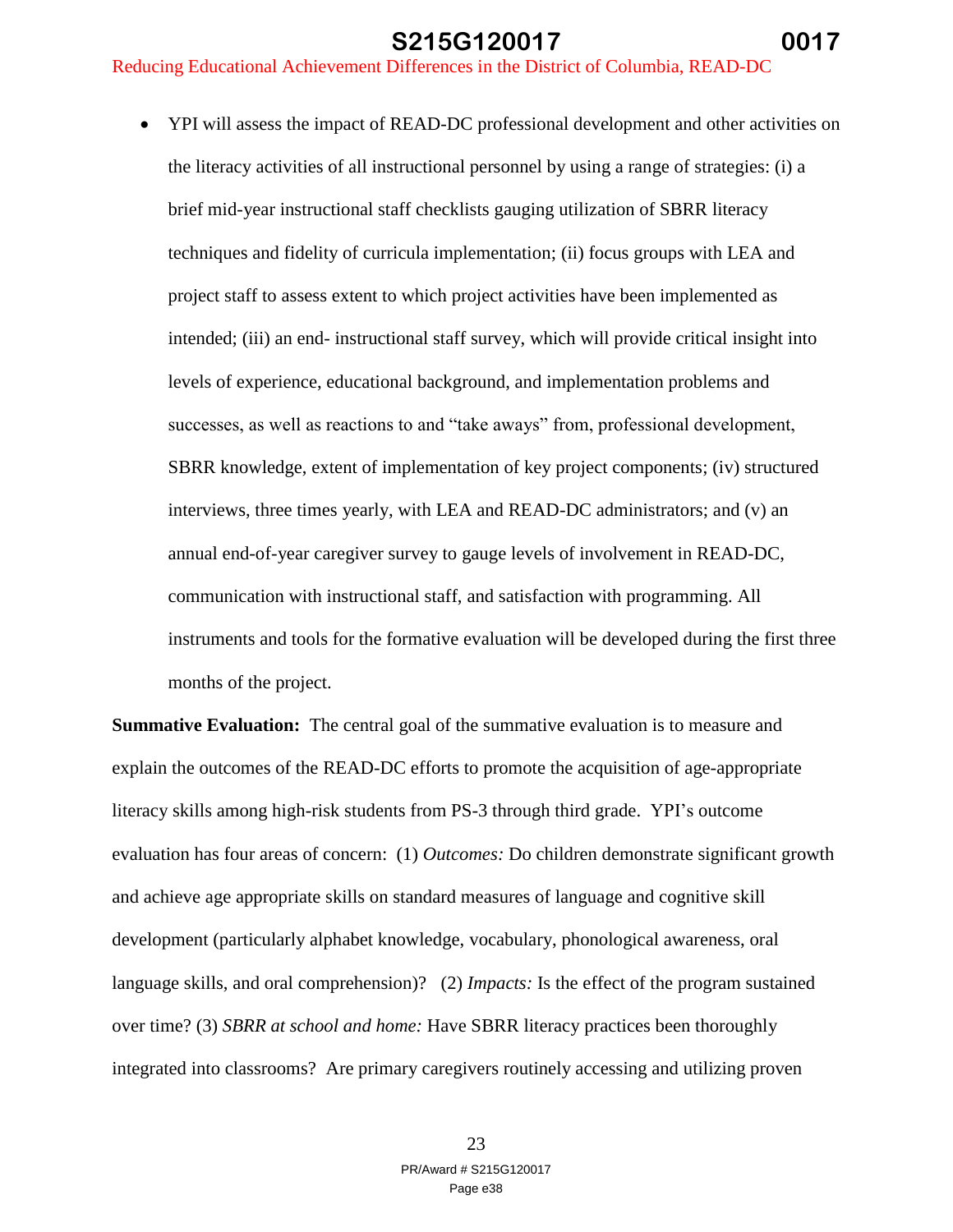techniques to promote literacy? (4) *Differential outcomes:* What are the roles of demographic variables and contextual factors, such as staff characteristics and skills and caregiver involvement, in explaining differences in outcomes among participants?

**Data Collection:** The evaluation of READ-DC will utilize both a longitudinal and level of implementation evaluation design regarding student literacy skills. It will use pre-test post-test data collection methods with measures at program entry, and in the spring. Surveys, documentation checklists, and structured classroom observations will be used to establish classroom-level implementation of the READ-DC model. The total number of children participating in the evaluation is estimated to be 575-600 per cohort year. YPI will develop a database to organize the extensive assessment data collected by EAGLE, permitting the evaluation to provide to key stakeholders, a rank ordering within the first 2 months of the school year of students by literacy skills to facilitate differentiated instruction, ongoing monitoring of student progress, and end of year summative reports that provide multi-faceted growth analyses in preparation for the following year's instructional planning. YPI will also work with the READ-DC and LEA staff to ensure they are able to access the custom-designed database to provide immediate feedback to classroom teachers and volunteers on assessment results.

READ-DC will employ a battery of tests to assess short and long-term outcomes. EAGLE will provide access on a non-nominative bases to the following validated assessment data for PS/PK students 3 times/year: Brigance reading and language comprehension and letter knowledge scores. For students in Kindergarten through third grade, EAGLE will provide each administration of four DIBELS scores: Initial Sound Fluency; Phonemic Segmentation Fluency; Oral Reading Fluency; and Word Use Fluency. In addition, to gauge oral language skills,